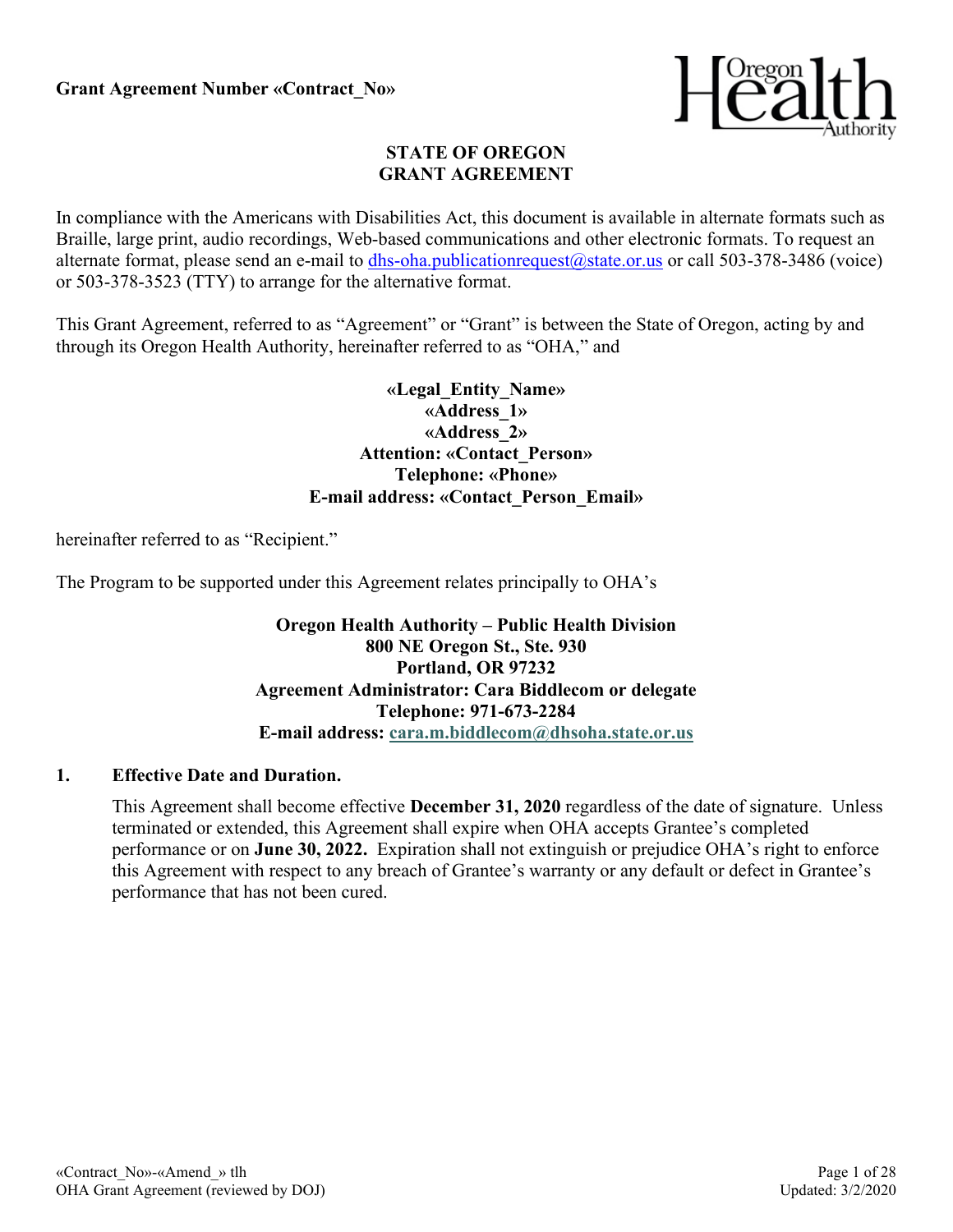### **2. Agreement Documents.**

- **a.** This Agreement consists of this document and includes the following listed exhibits which are incorporated into this Agreement:
	- **(1)** Exhibit A, Part 1: Program Description
	- **(2)** Exhibit A, Part 2: Payment and Financial Reporting
	- **(3)** Exhibit B: Standard Terms and Conditions
	- **(4)** Exhibit C: Insurance Requirements
	- **(5)** Exhibit D: Federal Terms and Conditions
	- **(6)** Exhibit E: Federal Award Identification (Required by 2 CFR 200.331(a))

There are no other Agreement documents unless specifically referenced and incorporated in this Agreement.

**b.** In the event of a conflict between two or more of the documents comprising this Agreement, the language in the document with the highest precedence shall control. The documents comprising this Agreement shall be in the following descending order of precedence: this Agreement less all exhibits, Exhibits D, B, A C and E.

## **3. Grant Disbursement Generally.**

The maximum not-to-exceed amount payable to Recipient under this Agreement, which includes any allowable expenses, is **«Initial\_award\_\_Add\_columns\_DEF\_5265\_»**. OHA will not disburse grant to Recipient in excess of the not-to-exceed amount and will not disburse grant until this Agreement has been signed by all parties. OHA will disburse the grant to Recipient as described in Exhibit A.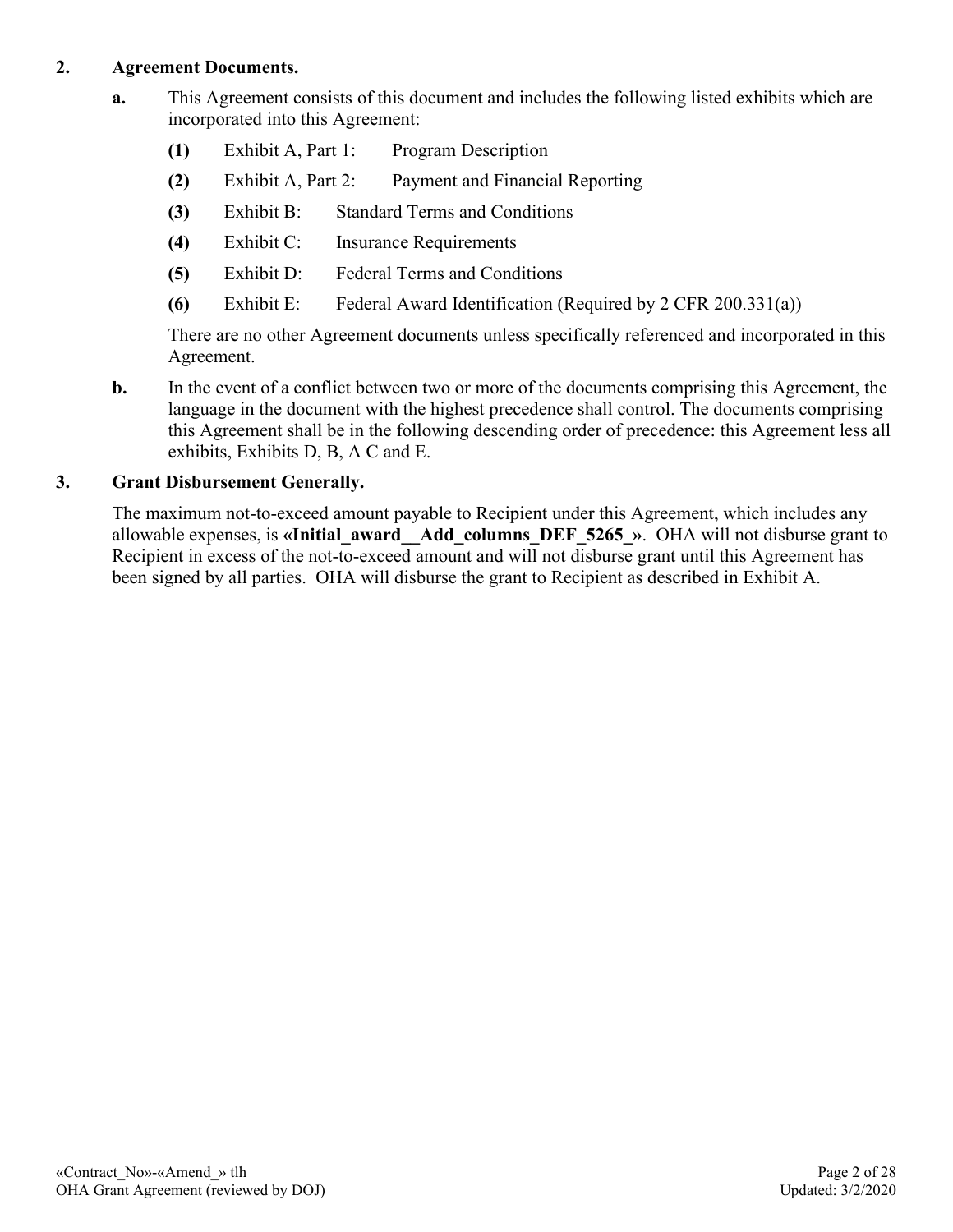- **4. Recipient Data and Certification.**
	- **a. Recipient Information.** Recipient shall provide the information set forth below.

# **PLEASE PRINT OR TYPE THE FOLLOWING INFORMATION**

|                                                |                                                                                                                                                                                                                                                                                                                                                                                                                                                                                                                                                                                                                                                                                                                                    |                                                                                                                                                                                                                                                                  |  |                                                                                                                                                                                | Recipient Name (exactly as filed with the IRS: __________________________________                                                                                                                                             |  |  |
|------------------------------------------------|------------------------------------------------------------------------------------------------------------------------------------------------------------------------------------------------------------------------------------------------------------------------------------------------------------------------------------------------------------------------------------------------------------------------------------------------------------------------------------------------------------------------------------------------------------------------------------------------------------------------------------------------------------------------------------------------------------------------------------|------------------------------------------------------------------------------------------------------------------------------------------------------------------------------------------------------------------------------------------------------------------|--|--------------------------------------------------------------------------------------------------------------------------------------------------------------------------------|-------------------------------------------------------------------------------------------------------------------------------------------------------------------------------------------------------------------------------|--|--|
|                                                | <b>Street Address:</b>                                                                                                                                                                                                                                                                                                                                                                                                                                                                                                                                                                                                                                                                                                             |                                                                                                                                                                                                                                                                  |  |                                                                                                                                                                                |                                                                                                                                                                                                                               |  |  |
|                                                | City, State, ZIP:                                                                                                                                                                                                                                                                                                                                                                                                                                                                                                                                                                                                                                                                                                                  |                                                                                                                                                                                                                                                                  |  |                                                                                                                                                                                | the control of the control of the control of the control of the control of the control of the control of the control of the control of the control of the control of the control of the control of the control of the control |  |  |
| Email:                                         |                                                                                                                                                                                                                                                                                                                                                                                                                                                                                                                                                                                                                                                                                                                                    |                                                                                                                                                                                                                                                                  |  |                                                                                                                                                                                |                                                                                                                                                                                                                               |  |  |
| Phone:                                         |                                                                                                                                                                                                                                                                                                                                                                                                                                                                                                                                                                                                                                                                                                                                    |                                                                                                                                                                                                                                                                  |  | $\overline{f}(x)$ Fax: $\overline{f}(x)$                                                                                                                                       |                                                                                                                                                                                                                               |  |  |
|                                                |                                                                                                                                                                                                                                                                                                                                                                                                                                                                                                                                                                                                                                                                                                                                    |                                                                                                                                                                                                                                                                  |  | Is Recipient a nonresident alien, as defined in 26 USC $\S 7701(b)(1)$ ?                                                                                                       |                                                                                                                                                                                                                               |  |  |
|                                                | ( <i>Check one box</i> ): $\Box$ YES $\Box$ NO                                                                                                                                                                                                                                                                                                                                                                                                                                                                                                                                                                                                                                                                                     |                                                                                                                                                                                                                                                                  |  |                                                                                                                                                                                |                                                                                                                                                                                                                               |  |  |
|                                                | <b>Business Designation:</b> (Check one box):                                                                                                                                                                                                                                                                                                                                                                                                                                                                                                                                                                                                                                                                                      |                                                                                                                                                                                                                                                                  |  |                                                                                                                                                                                |                                                                                                                                                                                                                               |  |  |
| Professional Corporation Nonprofit Corporation |                                                                                                                                                                                                                                                                                                                                                                                                                                                                                                                                                                                                                                                                                                                                    |                                                                                                                                                                                                                                                                  |  | Limited Partnership<br>$\mathbb{R}^n$                                                                                                                                          |                                                                                                                                                                                                                               |  |  |
|                                                |                                                                                                                                                                                                                                                                                                                                                                                                                                                                                                                                                                                                                                                                                                                                    |                                                                                                                                                                                                                                                                  |  | $\Box$ Limited Liability Company $\Box$ Limited Liability Partnership $\Box$                                                                                                   | Sole Proprietorship                                                                                                                                                                                                           |  |  |
|                                                | $\Box$ Corporation                                                                                                                                                                                                                                                                                                                                                                                                                                                                                                                                                                                                                                                                                                                 | <b>Partnership</b>                                                                                                                                                                                                                                               |  |                                                                                                                                                                                | Other<br>$\Box$                                                                                                                                                                                                               |  |  |
|                                                | be in effect prior to Agreement execution.                                                                                                                                                                                                                                                                                                                                                                                                                                                                                                                                                                                                                                                                                         |                                                                                                                                                                                                                                                                  |  | Commercial General Liability Insurance Company: ________________________________                                                                                               | submission of the signed Agreement. All insurance listed herein and required by Exhibit C, must                                                                                                                               |  |  |
|                                                |                                                                                                                                                                                                                                                                                                                                                                                                                                                                                                                                                                                                                                                                                                                                    |                                                                                                                                                                                                                                                                  |  |                                                                                                                                                                                |                                                                                                                                                                                                                               |  |  |
|                                                |                                                                                                                                                                                                                                                                                                                                                                                                                                                                                                                                                                                                                                                                                                                                    |                                                                                                                                                                                                                                                                  |  |                                                                                                                                                                                |                                                                                                                                                                                                                               |  |  |
|                                                |                                                                                                                                                                                                                                                                                                                                                                                                                                                                                                                                                                                                                                                                                                                                    |                                                                                                                                                                                                                                                                  |  |                                                                                                                                                                                |                                                                                                                                                                                                                               |  |  |
|                                                |                                                                                                                                                                                                                                                                                                                                                                                                                                                                                                                                                                                                                                                                                                                                    |                                                                                                                                                                                                                                                                  |  | Workers' Compensation: Does Recipient have any subject workers, as defined in ORS<br>656.027? (Check one box): $\Box$ YES $\Box$ NO If YES, provide the following information: |                                                                                                                                                                                                                               |  |  |
|                                                |                                                                                                                                                                                                                                                                                                                                                                                                                                                                                                                                                                                                                                                                                                                                    |                                                                                                                                                                                                                                                                  |  |                                                                                                                                                                                |                                                                                                                                                                                                                               |  |  |
|                                                |                                                                                                                                                                                                                                                                                                                                                                                                                                                                                                                                                                                                                                                                                                                                    |                                                                                                                                                                                                                                                                  |  |                                                                                                                                                                                |                                                                                                                                                                                                                               |  |  |
|                                                |                                                                                                                                                                                                                                                                                                                                                                                                                                                                                                                                                                                                                                                                                                                                    |                                                                                                                                                                                                                                                                  |  | the undersigned hereby certifies under penalty of perjury that:                                                                                                                | Certification. Without limiting the generality of the foregoing, by signature on this Agreement,                                                                                                                              |  |  |
| (1)                                            | Recipient is in compliance with all insurance requirements in Exhibit C of this<br>Agreement and notwithstanding any provision to the contrary, Recipient shall deliver to<br>the OHA Agreement Administrator (see page 1 of this Agreement) the required<br>Certificate(s) of Insurance within 30 days of execution of this Agreement. By certifying<br>compliance with all insurance as required by this Agreement, Recipient acknowledges it<br>may be found in breach of the Agreement for failure to obtain required insurance.<br>Recipient may also be in breach of the Agreement for failure to provide Certificate(s) of<br>Insurance as required and to maintain required coverage for the duration of the<br>Agreement; |                                                                                                                                                                                                                                                                  |  |                                                                                                                                                                                |                                                                                                                                                                                                                               |  |  |
| (2)                                            |                                                                                                                                                                                                                                                                                                                                                                                                                                                                                                                                                                                                                                                                                                                                    | Recipient acknowledges that the Oregon False Claims Act, ORS 180.750 to 180.785,<br>applies to any "claim" (as defined by ORS 180.750) that is made by (or caused by) the<br>Recipient and that pertains to this Agreement or to the project for which the grant |  |                                                                                                                                                                                |                                                                                                                                                                                                                               |  |  |

activities are being performed. Recipient certifies that no claim described in the previous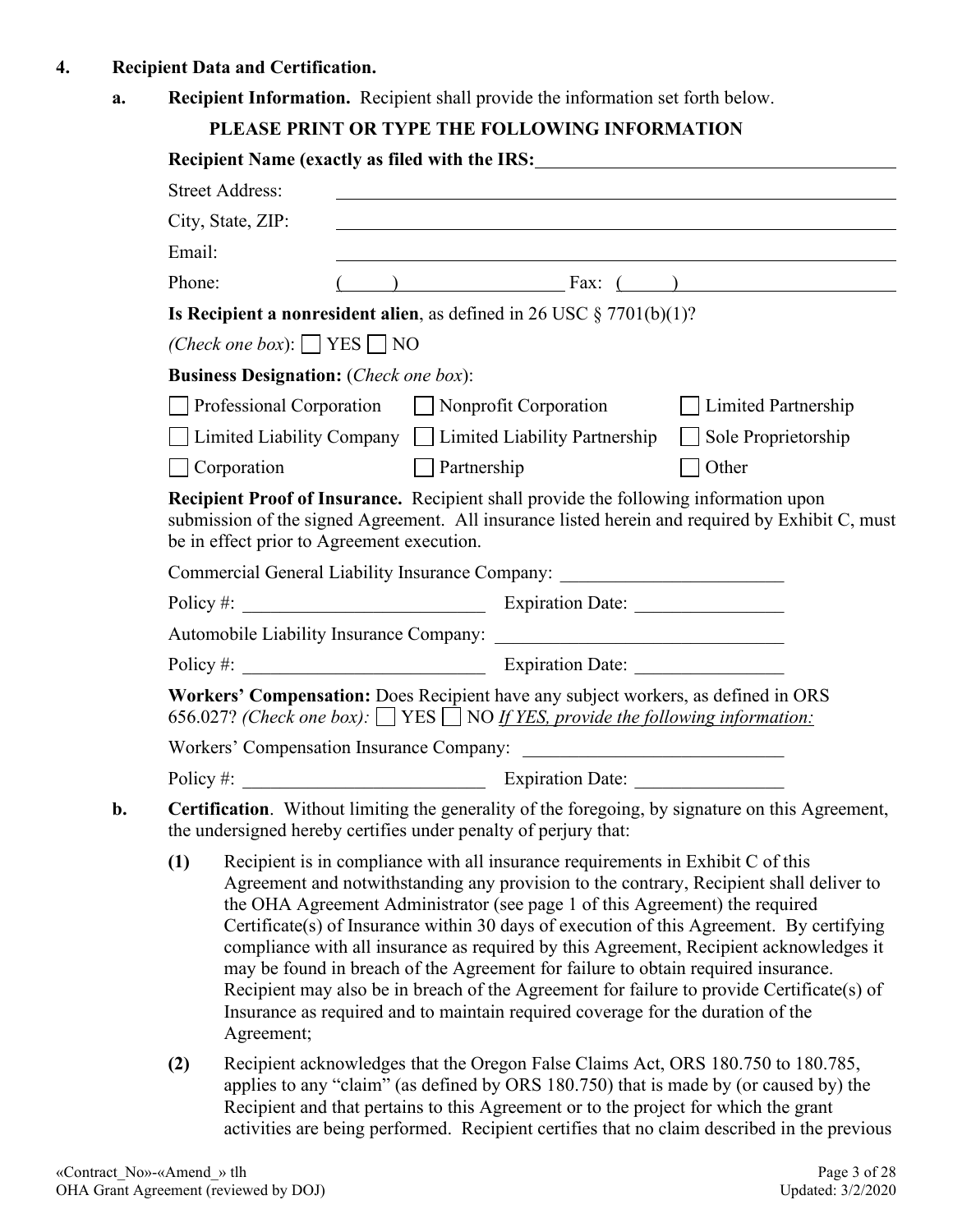sentence is or will be a "false claim" (as defined by ORS 180.750) or an act prohibited by ORS 180.755. Recipient further acknowledges that in addition to the remedies under this Agreement, if it makes (or causes to be made) a false claim or performs (or causes to be performed) an act prohibited under the Oregon False Claims Act, the Oregon Attorney General may enforce the liabilities and penalties provided by the Oregon False Claims Act against the Recipient;

- **(3)** The information shown in this Section 5a. "Recipient Information", is Recipient's true, accurate and correct information;
- **(4)** To the best of the undersigned's knowledge, Recipient has not discriminated against and will not discriminate against minority, women or emerging small business enterprises certified under ORS 200.055 in obtaining any required subcontracts;
- **(5)** Recipient and Recipient's employees and agents are not included on the list titled "Specially Designated Nationals" maintained by the Office of Foreign Assets Control of the United States Department of the Treasury and currently found at: *<https://www.treasury.gov/resource-center/sanctions/SDN-List/Pages/default.aspx>*;
- **(6)** Recipient is not listed on the non-procurement portion of the General Service Administration's "List of Parties Excluded from Federal procurement or Nonprocurement Programs" found at: *<https://www.sam.gov/portal/public/SAM/>*;
- **(7)** Recipient is not subject to backup withholding because:
	- **(a)** Recipient is exempt from backup withholding;
	- **(b)** Recipient has not been notified by the IRS that Recipient is subject to backup withholding as a result of a failure to report all interest or dividends; or
	- **(c)** The IRS has notified Recipient that Recipient is no longer subject to backup withholding; and
- **(8)** Recipient Federal Employer Identification Number (FEIN) or Social Security Number (SSN) provided is true and accurate. If this information changes, Recipient shall provide OHA with the new FEIN or SSN within 10 days.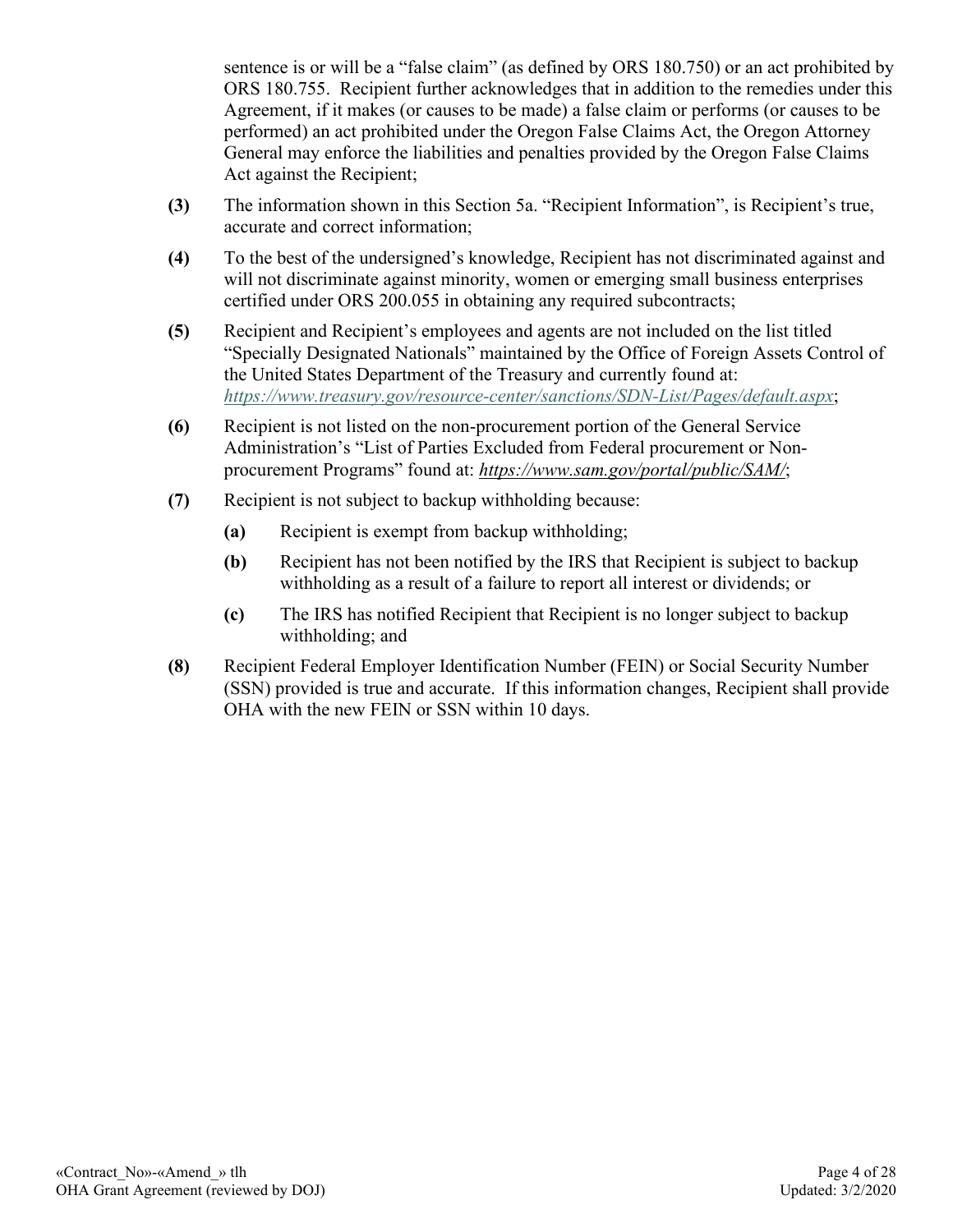#### **RECIPIENT, BY EXECUTION OF THIS AGREEMENT, HEREBY ACKNOWLEDGES THAT RECIPIENT HAS READ THIS AGREEMENT, UNDERSTANDS IT, AND AGREES TO BE BOUND BY ITS TERMS AND CONDITIONS.**

**5. Signatures.** This Agreement and any subsequent amendments may be executed in several counterparts, all of which when taken together shall constitute one agreement binding on all parties, notwithstanding that all parties are not signatories to the same counterpart. Each copy of the Agreement and any amendments so executed shall constitute an original.

#### **STATE OF OREGON, ACTING BY AND THROUGH ITS OREGON HEALTH AUTHORITY**

| By:                 |                                                         |  |  |  |  |  |  |
|---------------------|---------------------------------------------------------|--|--|--|--|--|--|
| Name:               | /for/ Cara Biddlecom                                    |  |  |  |  |  |  |
| Title:              | Deputy Public Health & Policy and Partnerships Director |  |  |  |  |  |  |
| Date:               |                                                         |  |  |  |  |  |  |
| «LEGAL ENTITY NAME» |                                                         |  |  |  |  |  |  |
| By:                 |                                                         |  |  |  |  |  |  |
| Name:               |                                                         |  |  |  |  |  |  |
| Title:              |                                                         |  |  |  |  |  |  |
| Date:               |                                                         |  |  |  |  |  |  |

#### **DEPARTMENT OF JUSTICE – APPROVED FOR LEGAL SUFFICIENCY**

*Agreement form group-approved by Steven Marlowe, Senior Assistant Attorney General, Tax and Finance Section, General Counsel Division, Oregon Department of Justice by email on December XX, 2020, copy of email approval in Agreement file.*

#### **REVIEWED BY:**

#### **OHA PUBLIC HEALTH ADMINISTRATION**

By: Name: Derrick Clark *(or designee)*

Title: Program Support Manager

Date: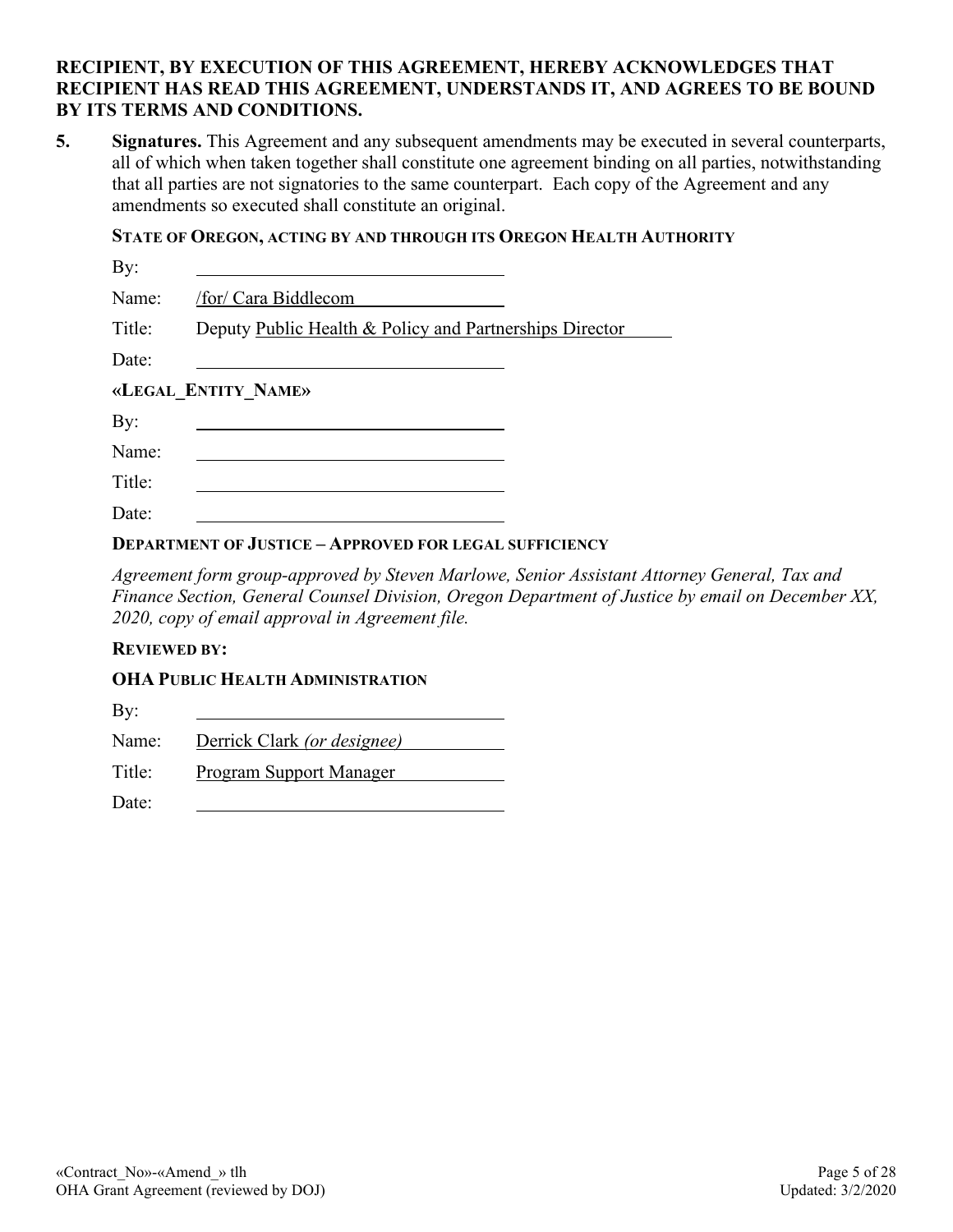### **EXHIBIT A Part 1 Program Description**

Not all Program Elements described in this Exhibit A, Part 1 may be covered in whole or in part with financial assistance pursuant to Attachment 1, "Financial Assistance," of this Agreement. Only Program Elements in which costs are covered in whole or in part with financial assistance pursuant to Attachment 1, "Financial Assistance," as amended from time to time, are subject to this Agreement.

#### **1. Definitions**

As used in this Agreement, the following words and phrases shall have the following meanings:

- **a. "Close Contact"** means being within six feet of someone with COVID-19 for at least 15 minutes or having direct contact with infectious secretions of someone with COVID-19 between 48 hours before the ill person developed symptoms and the time the ill person entered Isolation.
- **b. "Confirmed Case"** means an individual who has had a positive diagnostic test for COVID-19.
- **c. "Contact"** means a person identified as having Close Contact with a Confirmed or Presumptive Case.
- **d. "Contact Tracer"** means Recipients staff, volunteers and subcontractors conducting daily symptom monitoring with Close Contacts as defined above.
- **e. "Data"** includes the information that may be accessed, exchanged, created, transmitted or stored pursuant to this Agreement.
- **f. "Federal Funds"** means all funds paid to Grantee under this Agreement that OHA receives from an agency, instrumentality or program of the federal government of the United States.
- **g. "Financial Assistance Award" or "FAA"** means the description of financial assistance set forth in Attachment 1, "Financial Assistance," attached hereto and incorporated herein by this reference, as such Financial Assistance Award may be amended from time to time.
- **h. "Isolation"** means the separation of an ill person from other people in order to prevent further spread of the COVID-19.
- **i. "Presumptive Case"** means a case without a positive diagnostic test who presents with COVID-19-like symptoms and has had Close Contact with a Confirmed Case.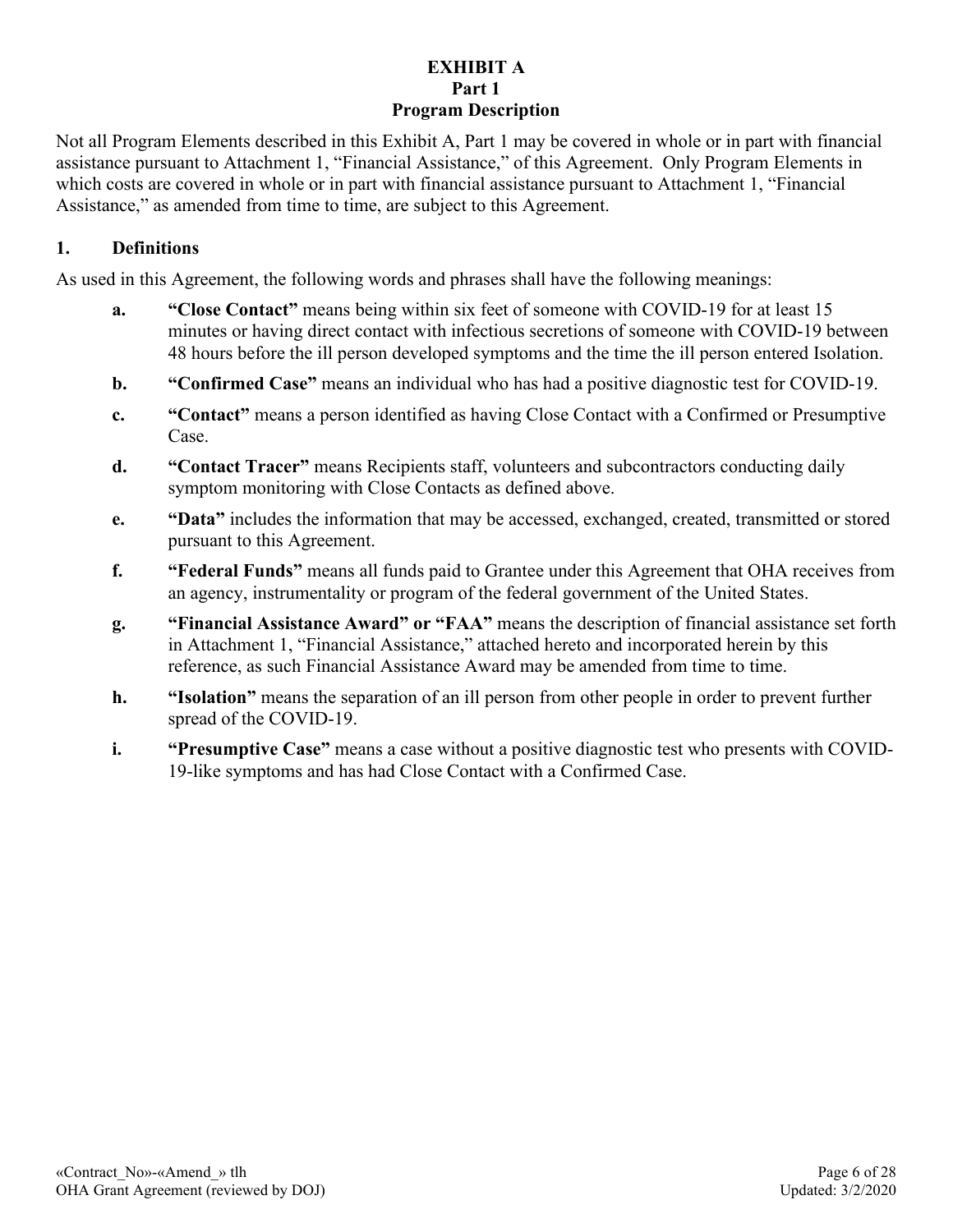**j. "Program Element"** means any one of the following services or group of related services as described in Exhibit B "Program Element Descriptions", in which costs are covered in whole or in part with financial assistance pursuant to Exhibit C, "Financial Assistance Award," of this Agreement. Only Program Element in which costs are covered in whole or in part with financial assistance pursuant to Attachment 1, "Financial Assistance," as amended from time to time, are subject to this Agreement.

| PE NUMBER AND TITLE            | <b>FUND</b>   | FEDERAL AGENCY / GRANT        | CFDA#      | <b>HIPAA</b>   | SUB-             |
|--------------------------------|---------------|-------------------------------|------------|----------------|------------------|
|                                | <b>TYPE</b>   | <b>TITLE</b>                  |            | <b>RELATED</b> | <b>RECIPIENT</b> |
|                                |               |                               |            | (Y/N)          | (Y/N)            |
| PE 1000 CONTACT TRACING        | $\bf FF$      | <b>CDC/EPIDEMIOLOGY AND</b>   | 93.323     | N              | Y                |
|                                |               | <b>LABORATORY CAPACITY</b>    |            |                |                  |
|                                | FF-TBD        | <b>FEMA</b>                   | <b>TBD</b> | N              | Y                |
|                                | <b>GF</b>     | <b>STATE FUNDS</b>            | <b>NA</b>  | N              | $\mathbf N$      |
| PE 1001 SOCIAL SERVICES        | FF            | <b>CDC/EPIDEMIOLOGY AND</b>   | 93.323     | N              | Y                |
| AND WRAPAROUND SUPPORTS        |               | <b>LABORATORY CAPACITY</b>    |            |                |                  |
|                                | <b>FF-TBD</b> | <b>FEMA</b>                   | <b>TBD</b> | N              | Y                |
|                                | <b>GF</b>     | <b>STATE FUNDS</b>            | <b>NA</b>  | N              | $\mathbf N$      |
| PE 1002 COMMUNITY              | FF            | <b>CDC/EPIDEMIOLOGY AND</b>   | 93.323     | N              | Y                |
| <b>ENGAGEMENT, EDUCATION</b>   |               | <b>LABORATORY CAPACITY</b>    |            |                |                  |
| AND OUTREACH                   |               |                               |            |                |                  |
|                                | FF-TBD        | <b>FEMA</b>                   | <b>TBD</b> | N              | Y                |
|                                | <b>GF</b>     | <b>STATE FUNDS</b>            | <b>NA</b>  | N              | $\mathbf N$      |
|                                | FF            | <b>CDC / IMMUNIZATION AND</b> | 93.268     | N              | Y                |
|                                |               | <b>VACCINES FOR CHILDREN</b>  |            |                |                  |
| <b>PE 1003 ISOLATION &amp;</b> | FF            | <b>CDC/EPIDEMIOLOGY AND</b>   | 93.323     | N              | Y                |
| <b>QUARANTINE DIRECT</b>       |               | <b>LABORATORY CAPACITY</b>    |            |                |                  |
| <b>SERVICE COSTS</b>           |               |                               |            |                |                  |
|                                | FF-TBD        | <b>FEMA</b>                   | <b>TBD</b> | N              | Y                |
|                                | <b>GF</b>     | <b>STATE FUNDS</b>            | <b>NA</b>  | N              | N                |

- **k. "Program Element Description"** means a description of the services required under this Agreement, as set forth in this Exhibit.
- **l. "Quarantine"** means the separation of people without apparent illness because they were exposed to a Confirmed Case.

# **2. Requirements Applicable to all Program Elements**

- **a.** Recipient's staff, contractors and volunteers must protect patient and Contact privacy and maintain confidentiality with regard to protected health information under state and federal law.
- **b.** Recipient's staff, contractors and volunteers will complete required privacy and data security trainings prior to conducting any Contact Tracing, Social Services or Wraparound Supports under this Agreement.
	- **(1)** OHA is responsible for investigating and controlling communicable disease and in this role obtains information related to reportable disease and disease outbreaks under ORS 433.004, 433.008 and OAR 333, Divisions 17-19. Reportable disease and disease outbreak information is confidential under state law, not subject to disclosure under Oregon's Public Records law, and is not discoverable. ORS 433.008(1).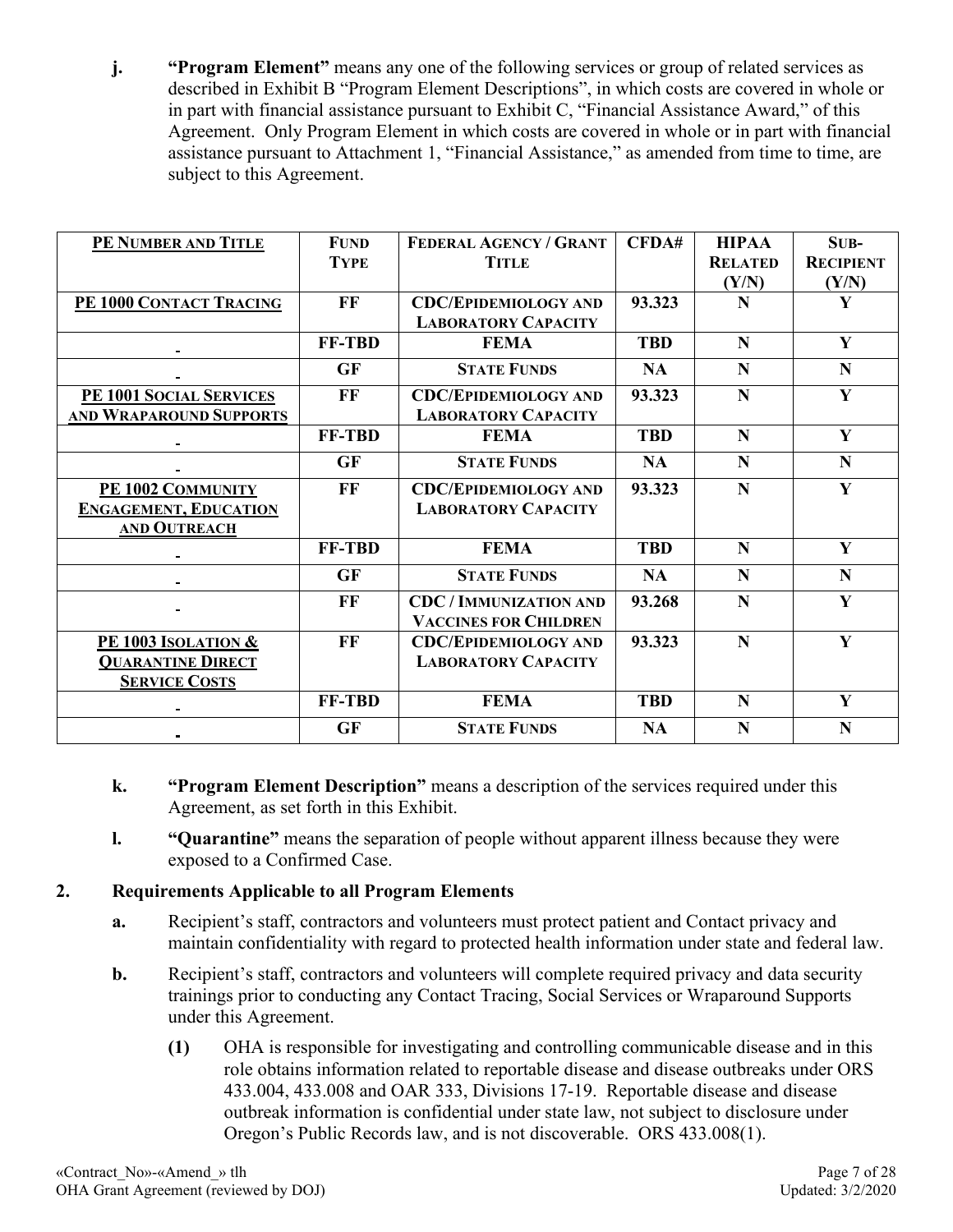- **(2)** OHA has authority to allow access by Recipient to reportable disease and disease outbreak information as its contractor for the purposes described in this Agreement.
- **(3)** Under this Agreement:
	- **(a)** Recipient may have access to OHA data systems that contain reportable disease and disease outbreak information subject to ORS 433.008.
	- **(b)** Recipient may obtain information through its work under this Agreement, that is subject to ORS 433.008.
	- **(c)** Recipient will only use Data to carry out its duties and responsibilities under this Agreement.
- **c.** Recipient may not discriminate against any beneficiary or prospective beneficiary under the award on the basis of religion or belief and if the recipient makes subawards under an agreement, faith-based organizations should be eligible to participate on the same basis as other organizations, and should not be discriminated against on the basis of their religious character or affiliation.
- **d.** Recipient may not use grant funds to promote a particular political, religious, or ideological point of view; advocate for a particular program of social or political action; or support specific public policies or legislation.
- **e.** As OHA's Recipient representing state and local government, Recipient's staff, contractors and volunteers may not participate in any media interviews or activities related to this Agreement without prior consent of OHA.

## **f. Reporting Requirements**

Recipient must submit quarterly progress and expenditure reports using the template provided by OHA.

#### **3. Program Element Descriptions**

#### **a. Program Element #1000 Contact Tracing**

**(1)** Background: Part of Oregon's framework for Reopening Oregon (Governor Kate Brown's framework) is to actively suppress the transmission of SARS-CoV-2, the virus that causes COVID-19. To suppress disease transmission in the State of Oregon, it is critical to identify as many people who have been exposed to the virus as possible and then conduct broad Contact Tracing to identify all Contacts that may have been exposed to a case during their infectious period. Community health workers, traditional health workers and individuals who have similar training or skill sets are trusted community members who can effectively build relationships and make Contact Tracing successful.

#### **(2)** Eligible activities:

- **(a)** Contact Tracers must work directly with the local public health authority (LPHA) or OHA to receive information about Contacts needing to be traced. Contact Tracing includes:
	- **i.** Contacting all identified Contacts to document a symptom check;
	- **ii.** Referring Contacts for testing according to established protocols;
	- **iii.** Providing Contacts with Quarantine instructions; and
	- **iv.** Documenting work in the OHA ARIAS system.
- **(b)** Contact Tracers will utilize community health worker practice and methodology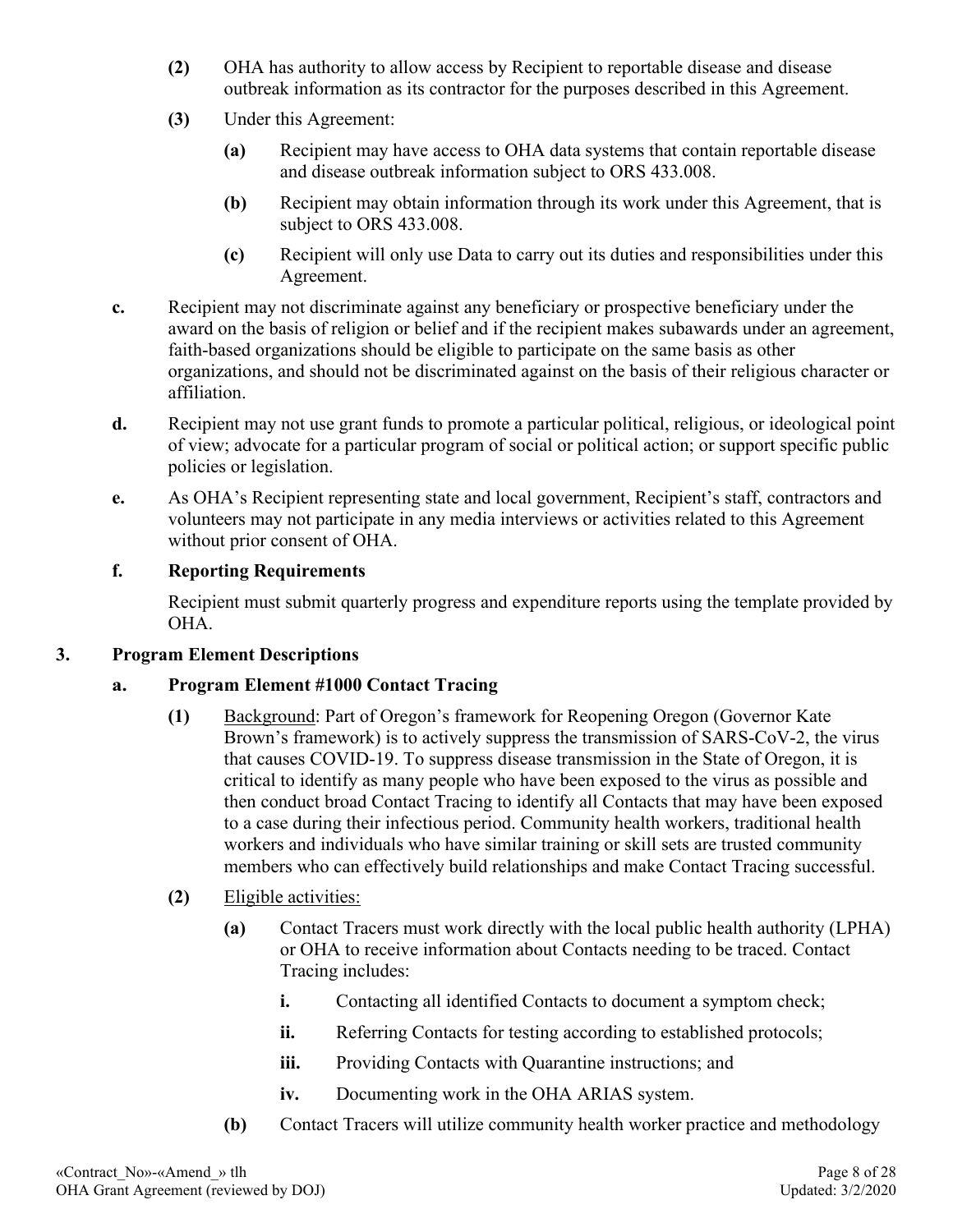to establish trust with Contacts, assess and collect information required by OHA, and follow scripts, policies and procedures provided by OHA or LPHAs. Contact Tracers will comply with all state and federal HIPAA and other privacy/confidentiality requirements and current investigative guidelines.

- **(c)** Contact Tracers will:
	- **(i)** Contact identified Contacts of COVID-19 cases assigned by the LPHA or OHA Case Investigator;
	- **(ii)** Communicate with Contacts in a professional and empathetic manner;
	- **(iii)** Provide Contacts with Quarantine procedures, and if appropriate, refer them to local testing locations according to protocol provided by OHA and/or LPHA;
	- **(iv)** Monitor asymptomatic case Contacts daily per OHA investigative guidelines for development of symptoms;
	- **(v)** Collect and record initial assessment and symptom check information in the OHA ARIAS system;
	- **(vi)** If Contacts become symptomatic, refer to LPHA or OHA Case Investigator Team for additional information;
	- **(vii)** If needed, refer to 211, Aging and Disability Resource Center (ADRC), Department of Human Services (DHS) or Recipient's own case management staff, if conducing social services and wraparound supports for community resources to support their Quarantine;
	- **(viii)** Follow the OHA or LPHA script to inform Contacts about the importance of Quarantine and what to do if symptoms develop;
	- **(ix)** Use only the telephone, computer and electronic equipment provided by the Recipient (Recipient may use OHA funds to purchase needed supplies) as use of personal devices is not permitted;
	- **(x)** Maintain daily contact with LPHA or OHA when assigned Contacts for tracing.
	- **(xi)** Handle confidential information with discretion and professionalism and in compliance with ORS 433.008, this Agreement and any other applicable state and federal requirements.
	- **(xii)** Utilize the OHA ARIAS system as instructed for official purposes only.
	- **(xiii)** Immediately report any breaches or potential breaches of private or confidential information to the LPHA or OHA.
	- **(xiv)** Ensure there are Contact Tracers available on evenings, weekends and holidays, seven days per week to conduct daily symptom monitoring of all Contacts.
	- **(xv)** Contact OHA or LPHA Contact tracing referrals within 24 hours of notification. Communicate with LPHA or OHA case investigator if a Contact cannot be reached after three attempts.
	- **(xvi)** Contact LPHA or OHA case investigator immediately if a Contact reports symptoms consistent with COVID-19.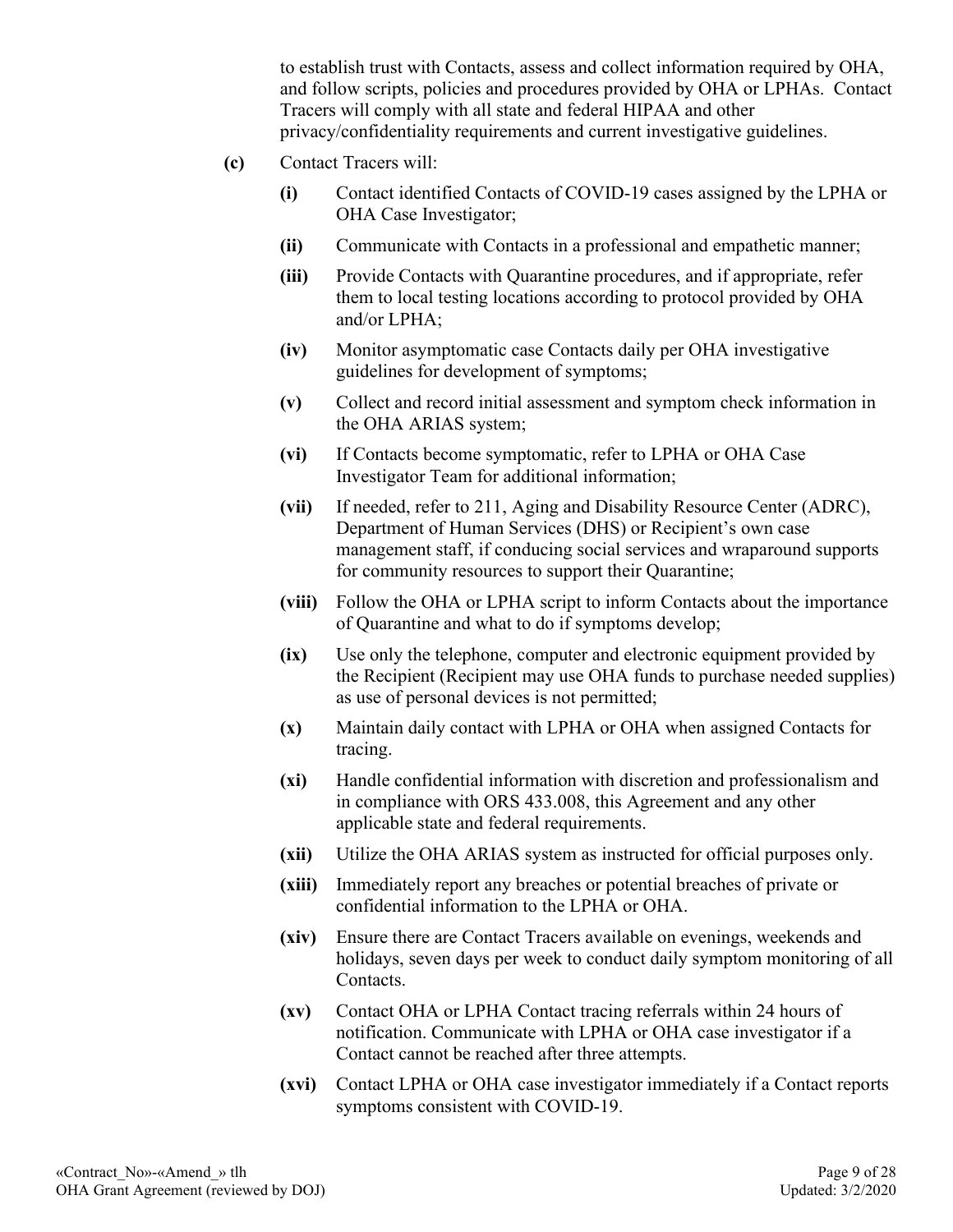**(d)** OHA will help facilitate the development of a memorandum of understanding between the Recipient and LPHAs to allow the sharing of protected health information between LPHA and the Recipient.

## **b. Program Element 1001 Social Services and Wraparound Supports**

**(1)** Background: Individuals impacted by COVID-19 may need supports for daily living in order to comply with Quarantine or Isolation. Quarantine and Isolation have a serious impact on low income and communities most impacted by racism and oppression that may not have worker protections that guarantee payment for the duration of the time the individual may not be able to work. Social Services and Wraparound Supports refer to the individual, culturally and linguistically responsive services that traditional health workers and community health workers provide to ensure that individuals have access to health care, behavioral health resources, housing, food and other needs.

## **(2)** Eligible Activities:

Social Services and Wraparound Supports provided to individuals during their Isolation or Quarantine period may include the following activities:

- **(a)** Health care: assist individuals and families with accessing health care providers, including referrals and setting appointments.
- **(b)** Grocery shopping: gather information from individuals on their grocery needs, shopping and delivering food or connecting with other organizations who can deploy volunteers to shop and deliver food. Recipient's staff would be the point of contact for any hubs or other organizations, so families would not be negotiating between multiple organizations. Food resources must be provided within the same day that they are requested. Work with local providers to connect eligible individuals to food security resources such as SNAP.
- **(c)** Housing support: identify housing needs and work with individuals and families and community organizations to fill them. Assist families with securing other community resources for support beyond Isolation and Quarantine.
- **(d)** Utilities and telecommunication support: identify needs related to utilities, water, garbage, phone, internet, and cable and work with individuals and families and community organizations to access existing benefit programs.
- **(e)** Connecting to community resources: some individuals and families may need more complex and ongoing case management services and may need to be connect to behavioral health resources, anti-discrimination resources, domestic violence resources, Department of Human Servicers resources or others.
- **(3)** Recipient will:
	- **(a)** Obtain verbal or written consent from an individual before contacting a referral agency or entity on an individual's behalf.
	- **(b)** Respond to Social Services and Wraparound Support referrals within 24 hours, including holidays, evenings and weekends.
	- **(c)** Communicate with OHA or LPHA case investigator if Contact cannot be reached after three attempts.
	- **(d)** Identify staff to be available on holidays, weekends and evenings for urgent needs.
	- **(e)** Handle confidential information with discretion and professionalism and in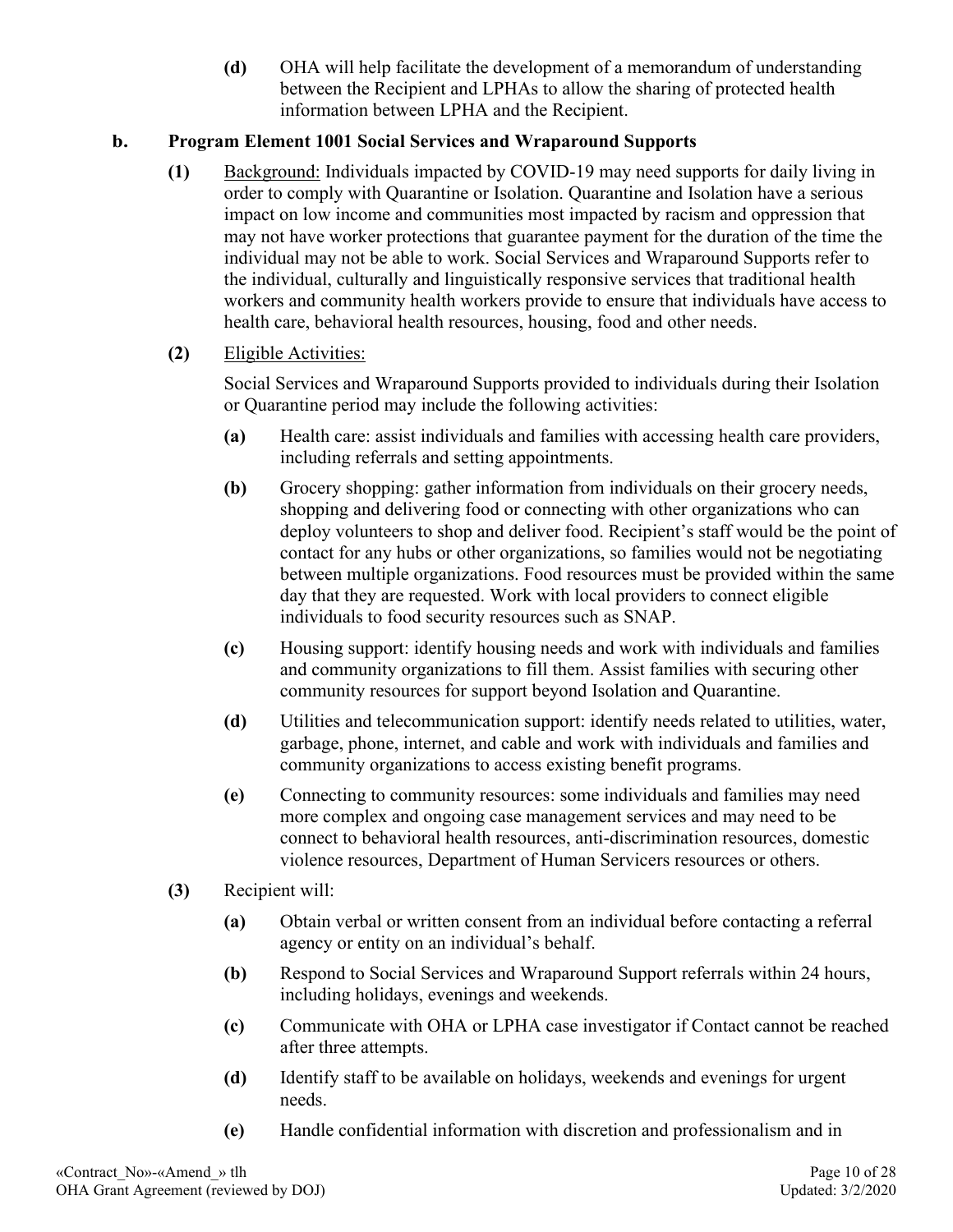compliance with ORS 433.008, this Agreement and any other applicable state and federal requirements.

- **(f)** Immediately report any breaches or potential breaches of private or confidential information to the LPHA or OHA.
- **(4)** OHA will help facilitate the development of a memorandum of understanding between the Recipient and LPHAs to allow the sharing of protected health information between LPHA and the Recipient.

## **c. Program Element #1002 - Community Engagement, Education and Outreach**

**(1)** Background: A trusted connection to individuals, families and communities is a critical way to share accurate information about COVID-19. Information about COVID-19 must be culturally and linguistically responsive to meet the needs of communities most impacted by racism and oppression or other circumstances caused or exacerbated by toxic stress, trauma, intergenerational trauma and social determinants of equity including mental health, substance use, job loss, housing and food and nutrition. Communities may also be experiencing stigma related to misinformation about the source and spread of COVID-19.

## **(2)** Eligible Activities:

Community Engagement, Education and Outreach related to COVID-19 may include:

- **(a)** Development and implementation of a COVID-19 Community Engagement and Outreach Plan designed to bring COVID-19 testing and/or vaccine clinics to communities served by the CBO.
- **(b)** Regularly communicating with community members in their primary or preferred language, including alternate format, about COVID-19, how to prevent the spread of COVID-19 (newsletters, social media, group classes, emails, texting or WhatsApp or other methods of engagement) and COVID-19 vaccine safety and availability. This may include use of health care interpreters and existing language access contracts.
- **(c)** Creating and sharing culturally relevant information.
- **(d)** Amplifying OHA information by re-posting social media posts.
- **(e)** Educating the community about safe practices to prevent the spread of COVID-19, COVID-19 vaccine, answering community questions, and acting as liaison between the community and state and local public health authorities.
- **(f)** Informing the community about where to go for services like COVID-19 testing and vaccine, heath care and social services.
- **(g)** Regularly coordinating with the local public health authority (LPHA) about where the community can access services like testing and vaccine, health care and social services.
- **(h)** Using outreach materials from statewide communications initiatives, such as Safe+Strong.
- **(i)** Promoting testing and vaccination events and other COVID-19 community resources.
- **(j)** Coordinating with LPHAs, federally-qualified health centers, hospitals and other partners to plan and deliver COVID-19 testing and vaccine clinics to communities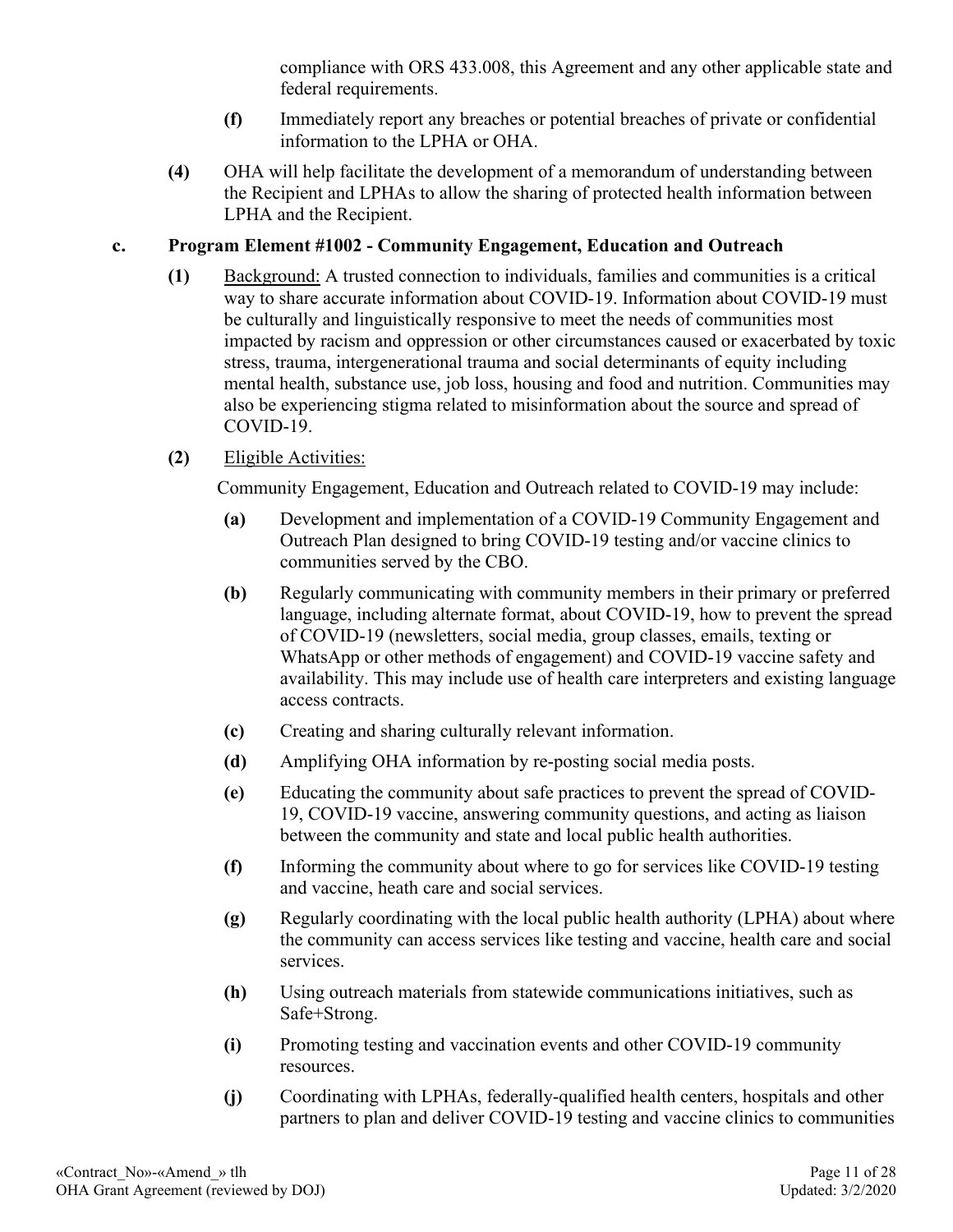most impacted. This includes working with these partners to ensure that accessibility, language access and cultural needs are planned for in advance and delivered during events.

- **(k)** Registering community members for COVID-19 vaccine clinics.
- **(3)** Community engagement, education and outreach related to COVID-19 may not include using funds under this Agreement to buy media unless OHA has approved the use of the funds for this purpose.
- **(4)** Recipient must have communications reviewed by OHA prior to implementing any paid media or other health communications.
- **(5)** Recipient is encouraged to leverage OHA's paid campaigns to garner local earned media, for example, by issuing a press release that aligns with existing campaigns.

#### **d. Program Element #1003 Isolation and Quarantine Direct Services Costs:**

Recipient may utilize grant funds for Isolation and Quarantine direct services costs to cover housing, utility, food and other costs as approved by OHA to allow individuals to safely Isolate or Quarantine. Recipients must maintain all receipts and appropriate expense tracking to clients in Isolation or Quarantine. Reasonable efforts should be made to utilize other benefits such as SNAP and WIC.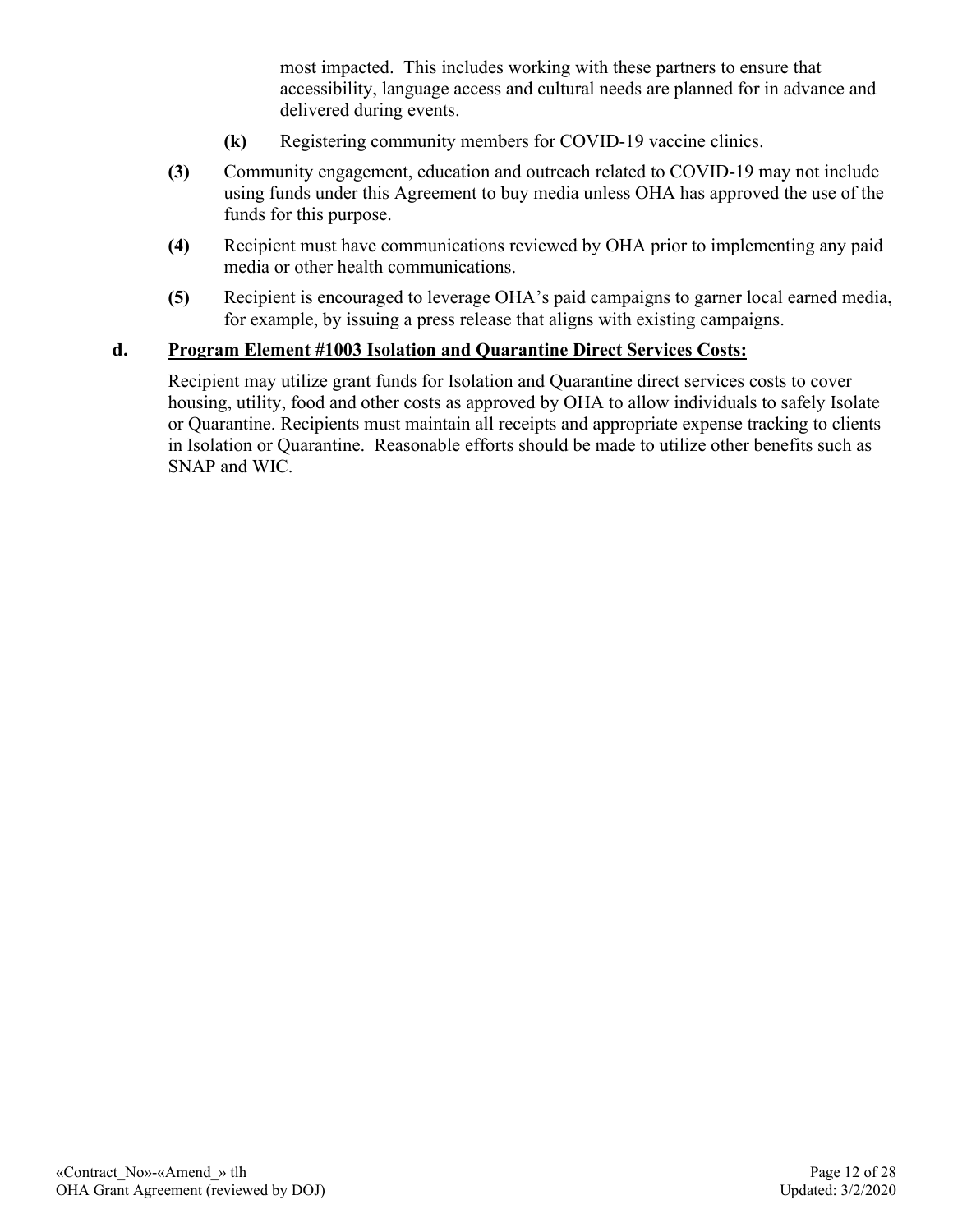#### **EXHIBIT A Part 2 Payment and Financial Reporting**

#### **1. Payment Provisions**

- **a.** OHA will pay Recipient the amounts in Attachment 1 to this Exhibit A, Part 2.
- **b.** Recipient shall submit all requests, budgets, reports and invoices to OHA following the instructions, templates, requirements and the budget guidance documents available from OHA to the email address below. Request samples, including wraparound detailed samples, are also available from OHA.

OHA-PHD Attn: Community COVID-19 800 NE Oregon St., Ste. 930 Portland, OR 97232 [Community.COVID19@dhsoha.state.or.us](mailto:Community.COVID19@dhsoha.state.or.us)

- **c.** Recipients shall use the Agreement funds for expenses as described in Recipient's approved budget on file with OHA. Recipient may reallocate approved award funds across activities or Recipient may reallocate approved award funds across budget lines within an activity in an amount up to 25% of the award without prior approval by OHA. Reallocation of funds in excess of 25% of the approved budget will require resubmission of the budget and approval by OHA. The revised budget will be on file with OHA.
- **d.** Travel expenses are allowed if they are within the Recipient's approved budget. All travel shall be allowed only when the travel is essential to the normal discharge of Recipient's responsibilities. Travel expenses shall be paid in accordance with the rates set forth in the Oregon Accounting Manual as of the date Recipient incurred the travel or other expenses. The Oregon Accounting Manual is available at [https://www.oregon.gov/das/Financial/Acctng/Pages/OAM.aspx.](https://www.oregon.gov/das/Financial/Acctng/Pages/OAM.aspx)

# **2. Expenditure Reporting Requirements**

Expenditure reports are required to document how the payments received were used. All expenditure reports should be sent by email to: [Community.COVID19@dhsoha.state.or.us](mailto:Community.COVID19@dhsoha.state.or.us)

Recipient must submit expenditure reports using the template provided by OHA on the following schedule:

- December 31, 2020 March 31, 2021 by April 30, 2021
- April 1, 2021 June 30, 2021 by July 31, 2021
- July 1, 2021 September 30, 2021 by October 31, 2021
- October 1, 2021 December 31, 2021 by January 31, 2022
- January 1, 2022 March 31, 2022 by April 30, 2022
- April 1, 2022 June 30, 2022 by July 31, 2022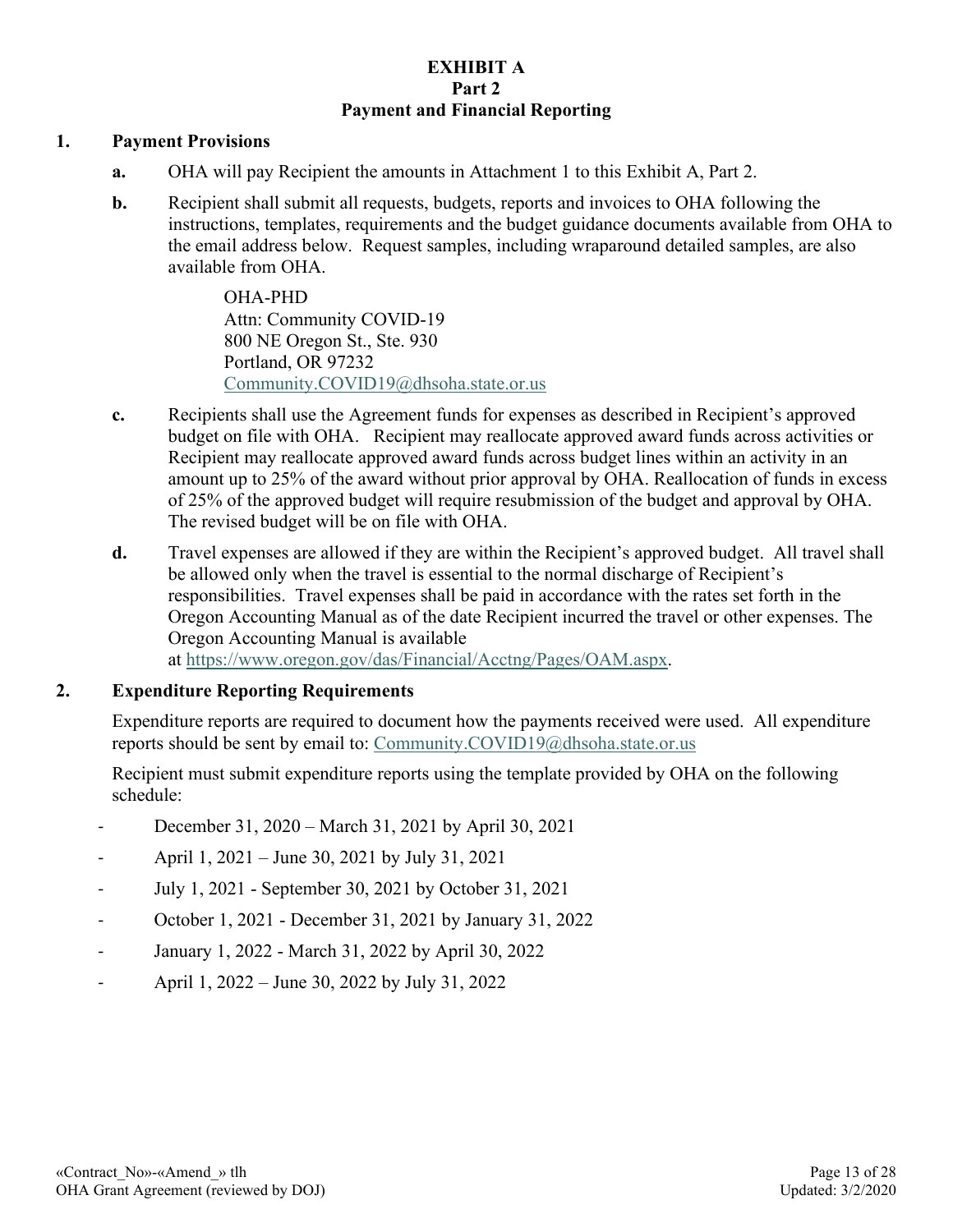### **Attachment 1 Financial Assistance**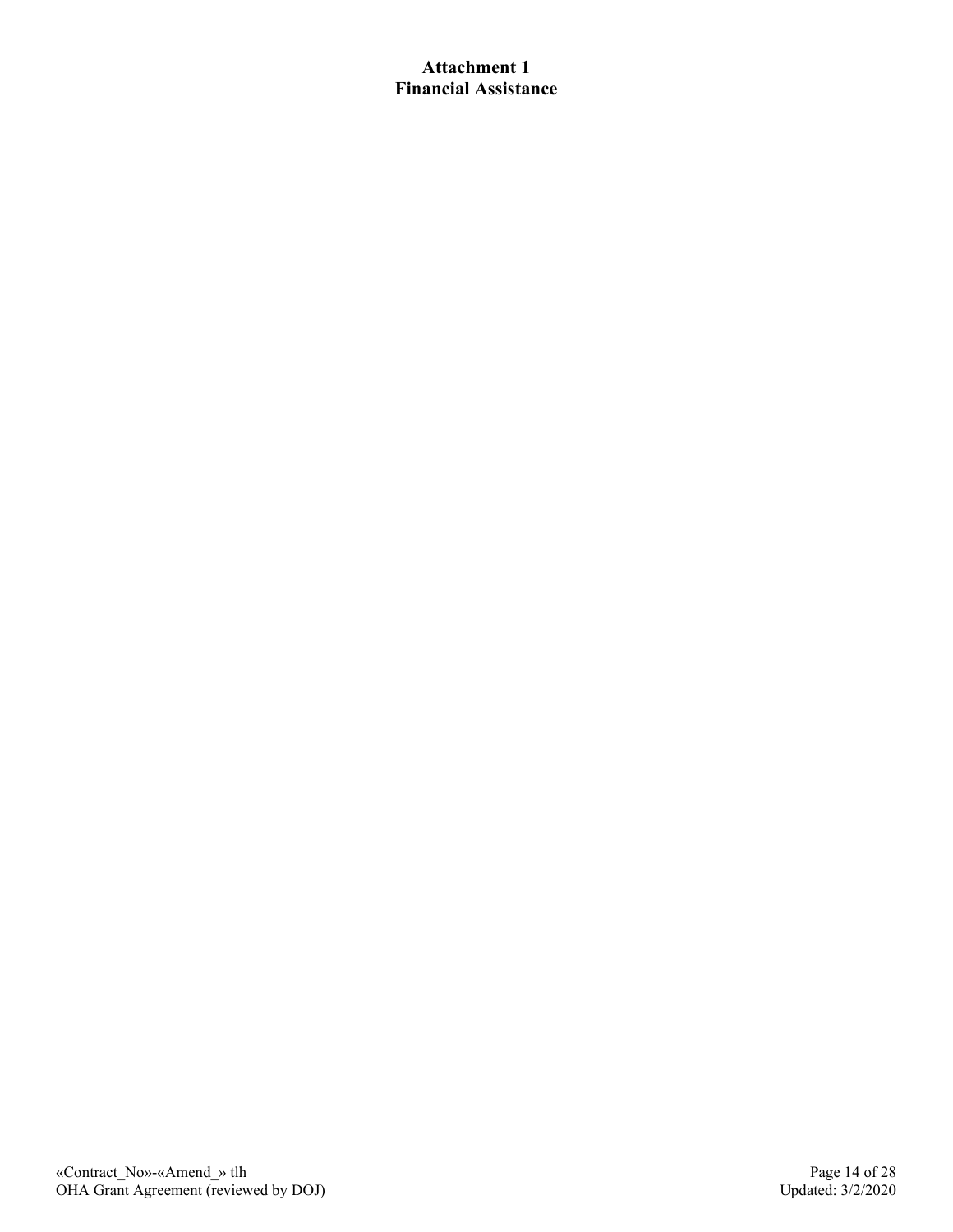#### **EXHIBIT B Standard Terms and Conditions**

## **1. Governing Law, Consent to Jurisdiction.**

This Agreement shall be governed by and construed in accordance with the laws of the State of Oregon without regard to principles of conflicts of law. Any claim, action, suit or proceeding (collectively, "Claim") between OHA or any other agency or department of the State of Oregon, or both, and Recipient that arises from or relates to this Agreement shall be brought and conducted solely and exclusively within the Circuit Court of Marion County for the State of Oregon; provided, however, if a Claim must be brought in a federal forum, then it shall be brought and conducted solely and exclusively within the United States District Court for the District of Oregon. In no event shall this Section be construed as a waiver by the State of Oregon of the jurisdiction of any court or of any form of defense to or immunity from any Claim, whether sovereign immunity, governmental immunity, immunity based on the eleventh amendment to the Constitution of the United States or otherwise. Each party hereby consents to the exclusive jurisdiction of such court, waives any objection to venue, and waives any claim that such forum is an inconvenient forum. This Section shall survive expiration or termination of this Agreement.

#### **2. Compliance with Law.**

Recipient shall comply with all federal, state and local laws, regulations, executive orders and ordinances applicable to the Recipient and this Agreement. This Section shall survive expiration or termination of this Agreement.

#### **3. Independent Parties; Conflict of Interest.**

- **a.** Recipient is not an officer, employee, or agent of the State of Oregon as those terms are used in ORS 30.265 or otherwise.
- **b.** If Recipient is currently performing work for the State of Oregon or the federal government, Recipient by signature to this Agreement, represents and warrants that Recipient's participation in this Agreement creates no potential or actual conflict of interest as defined by ORS Chapter 244 and that no statutes, rules or regulations of the State of Oregon or federal agency for which Recipient currently performs work would prohibit Recipient's participation under this Agreement. If disbursement under this Agreement is to be charged against federal funds, Recipient certifies that it is not currently employed by the federal government.

#### **4. Grant Funds; Payments.**

- **a.** Recipient is not entitled to compensation under this Agreement by any other agency or department of the State of Oregon. Recipient understands and agrees that OHA's participation in this Agreement is contingent on OHA receiving appropriations, limitations, allotments or other expenditure authority sufficient to allow OHA, in the exercise of its reasonable administrative discretion, to participate in this Agreement.
- **b.** Disbursement Method. Disbursements under this Agreement will be made by Electronic Funds Transfer (EFT) and shall be processed in accordance with the provisions of OAR 407-120-0100 through 407-120-0380 or OAR 410-120-1260 through OAR 410-120-1460, as applicable, and any other OHA Oregon Administrative Rules that are program-specific to the billings and payments. Upon request, Recipient must provide its taxpayer identification number (TIN) and other necessary banking information to receive EFT payment. Recipient must maintain at its own expense a single financial institution or authorized payment agent capable of receiving and processing EFT using the Automated Clearing House (ACH) transfer method. The most current designation and EFT information will be used for all disbursements under this Agreement. Recipient must provide this designation and information on a form provided by OHA. In the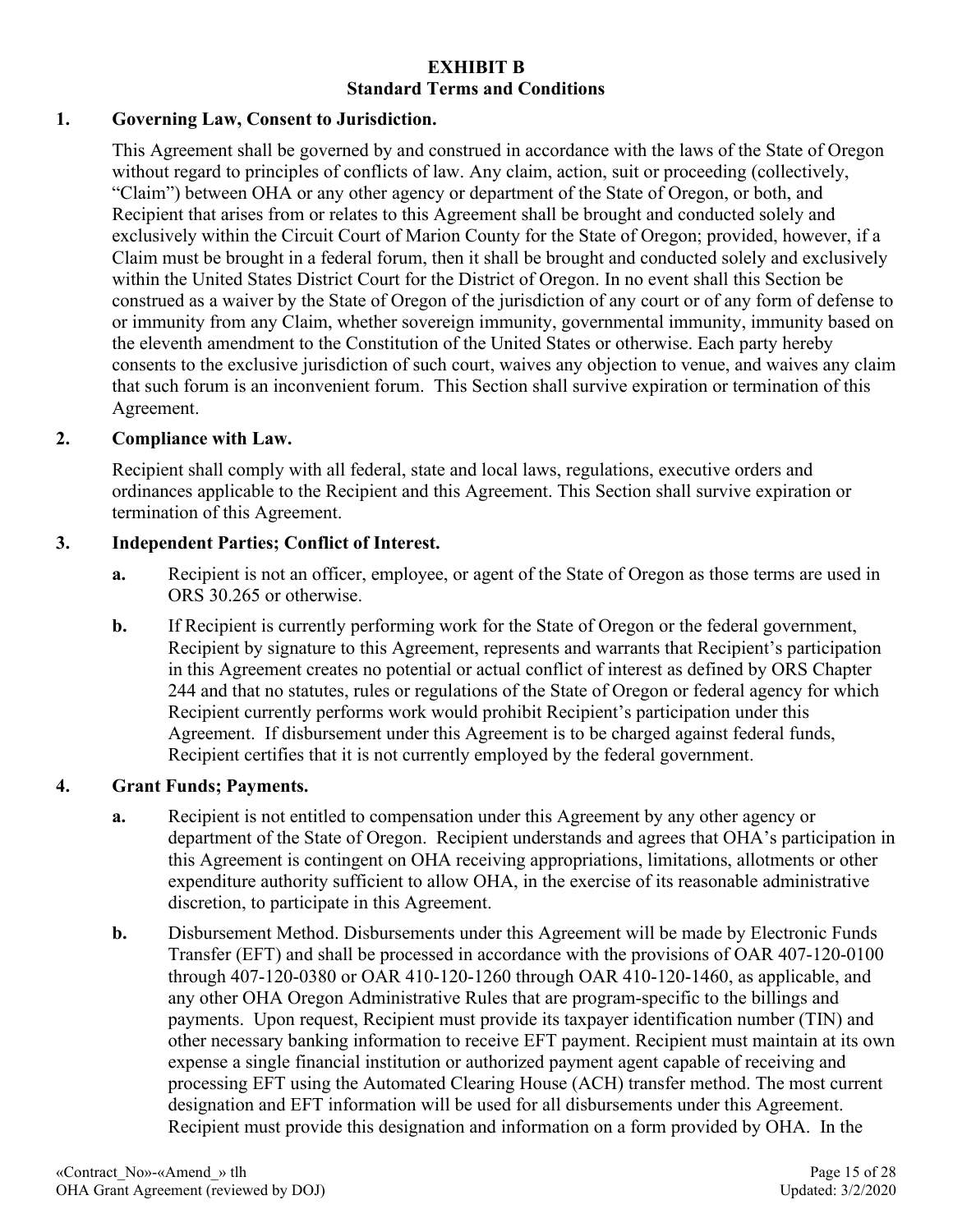event that EFT information changes or the Recipient elects to designate a different financial institution for the receipt of any payment made using EFT procedures, Recipient will provide the changed information or designation to OHA on an OHA-approved form.

## **5. Recovery of Overpayments.**

Any funds disbursed to Recipient under this Agreement that are expended in violation or contravention of one or more of the provisions of this Agreement ("Misexpended Funds") or that remain unexpended on the earlier of termination or expiration of this Agreement ("Unexpended Funds") must be returned to OHA. Recipient shall return all Misexpended Funds to OHA promptly after OHA's written demand and no later than 15 days after OHA's written demand. Recipient shall return all Unexpended Funds to OHA within 14 days after the earlier of termination or expiration of this Agreement**.** OHA, in its sole discretion, may recover Misexpended or Unexpended Funds by withholding from payments due to Recipient such amounts, over such periods of time, as are necessary to recover the amount of the overpayment. Prior to withholding, if Recipient objects to the withholding or the amount proposed to be withheld, Recipient shall notify OHA that it wishes to engage in dispute resolution in accordance with Section 13 of this Exhibit.

## **6. Ownership of Work Product.** Reserved.

## **7. Indemnity.**

RECIPIENT SHALL DEFEND (SUBJECT TO ORS CHAPTER 180) SAVE, HOLD HARMLESS, AND INDEMNIFY THE STATE OF OREGON AND OHA AND THEIR OFFICERS, EMPLOYEES AND AGENTS FROM AND AGAINST ALL CLAIMS, SUITS, ACTIONS, LOSSES, DAMAGES, LIABILITIES, COSTS AND EXPENSES OF ANY NATURE WHATSOEVER, INCLUDING ATTORNEYS FEES, RESULTING FROM, ARISING OUT OF, OR RELATING TO THE ACTIVITIES OF RECIPIENT OR ITS OFFICERS, EMPLOYEES, SUBCONTRACTORS, OR AGENTS UNDER THIS AGREEMENT.

THIS SECTION SHALL SURVIVE EXPIRATION OR TERMINATION OF THIS AGREEMENT.

#### **8. Default; Remedies; Termination.**

- **a.** Default by Recipient. Recipient shall be in default under this Agreement if:
	- **(1)** Recipient institutes or has instituted against it insolvency, receivership or bankruptcy proceedings, makes an assignment for the benefit of creditors, or ceases doing business on a regular basis; or
	- **(2)** Recipient no longer holds a license or certificate that is required for Recipient to perform its obligations under the Agreement and Recipient has not obtained such license or certificate within 14 calendar days after OHA's notice or such longer period as OHA may specify in such notice; or
	- **(3)** Recipient commits any material breach or default of any covenant, warranty, obligation or agreement under this Agreement, fails to perform any obligation under this Agreement within the time specified herein or any extension thereof, or so fails to pursue performance of any obligation as to endanger Recipient's performance under this Agreement in accordance with its terms, and such breach, default or failure is not cured within 14 calendar days after OHA's notice, or such longer period as OHA may specify in such notice.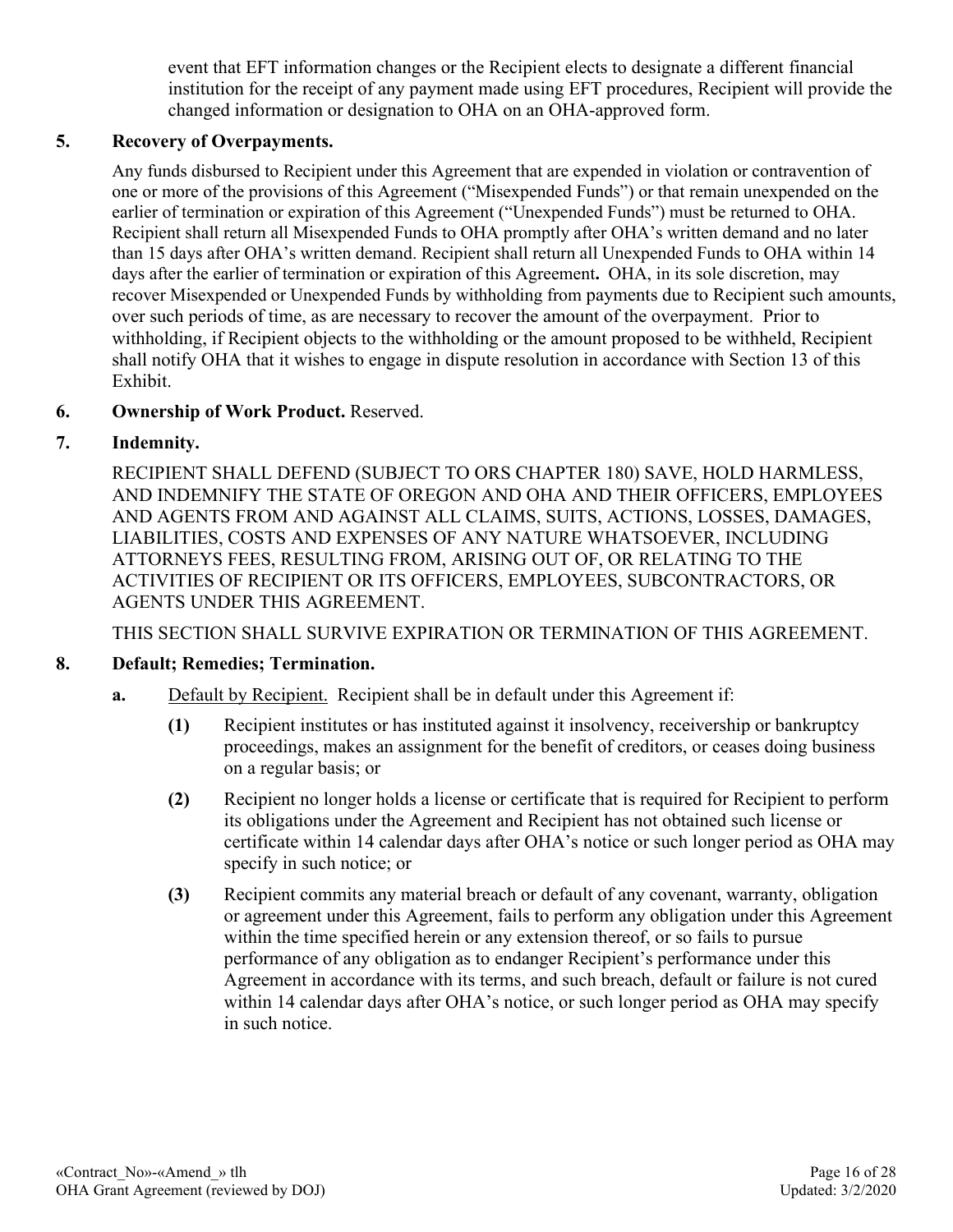- **b.** OHA's Remedies for Recipient's Default. In the event Recipient is in default under Section 8.a., OHA may, at its option, pursue any or all of the remedies available to it under this Agreement and at law or in equity, including, but not limited to:
	- **(1)** termination of this Agreement under Section 8.e.(2);
	- **(2)** withholding all or part of monies not yet disbursed by OHA to Recipient;
	- **(3)** initiation of an action or proceeding for damages, specific performance, or declaratory or injunctive relief; or
	- **(4)** exercise of its right of recovery of overpayments under Section 5. Of this Exhibit B.

These remedies are cumulative to the extent the remedies are not inconsistent, and OHA may pursue any remedy or remedies singly, collectively, successively or in any order whatsoever. If a court determines that Recipient was not in default under Section 8.a., then Recipient shall be entitled to the same remedies as if this Agreement was terminated pursuant to Section 8.e.(1).

- **c.** Default by OHA. OHA shall be in default under this Agreement if OHA commits any material breach or default of any covenant, warranty, or obligation under this Agreement, and such breach or default is not cured within 30 calendar days after Recipient's notice or such longer period as Recipient may specify in such notice.
- **d.** Recipient's Remedies for OHA's Default. In the event OHA terminates the Agreement under Section 8.e.(1), or in the event OHA is in default under Section 8.c. and whether or not Recipient elects to exercise its right to terminate the Agreement under Section 8.e.(3), Recipient's sole monetary remedy will be a claim for unpaid invoices or for reimbursement or disbursement of funds authorized by this Agreement but not yet invoiced. In no event shall OHA be liable to Recipient for any expenses related to termination of this Agreement or for anticipated profits or loss.
- **e.** Termination.
	- **(1)** OHA's Right to Terminate at its Discretion. At its sole discretion, OHA may terminate this Agreement:
		- **(a)** For its convenience upon 30 days' prior written notice by OHA to Recipient;
		- **(b)** Immediately upon written notice if OHA fails to receive funding, appropriations, limitations, allotments or other expenditure authority at levels sufficient to continue supporting the program;
		- **(c)** Immediately upon written notice if federal or state laws, regulations, or guidelines are modified or interpreted in such a way that OHA's support of the program under this Agreement is prohibited or OHA is prohibited from paying for such support from the planned funding source; or
		- **(d)** Immediately upon written notice to Recipient if there is a threat to the health, safety, or welfare of any person receiving funds or benefitting from services under this Agreement "OHA Client", including any Medicaid Eligible Individual, under its care.
	- **(2)** OHA's Right to Terminate for Cause. In addition to any other rights and remedies OHA may have under this Agreement, OHA may terminate this Agreement immediately upon written notice to Recipient, or at such later date as OHA may establish in such notice if Recipient is in default under Section 8.a.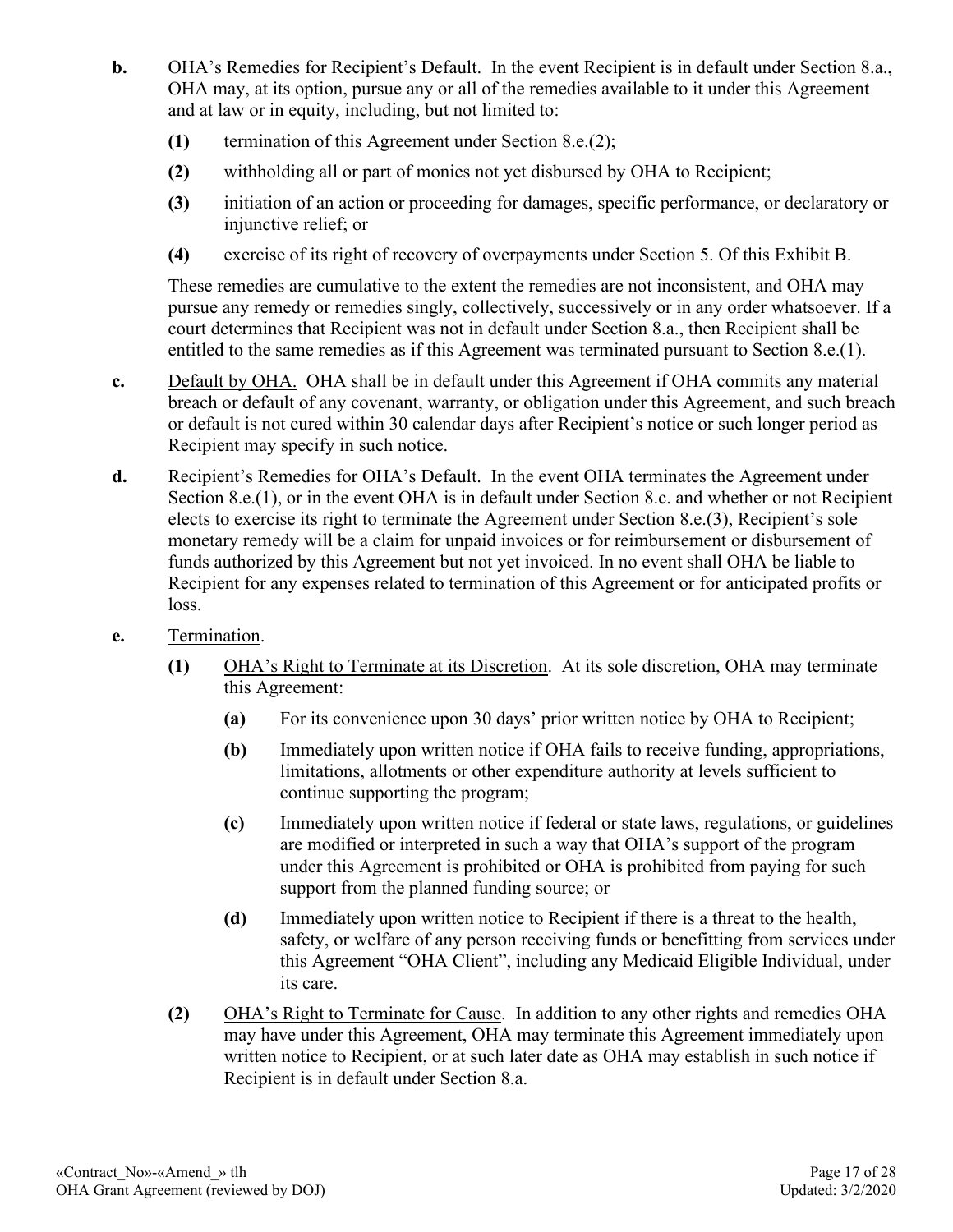- **(3)** Recipient's Right to Terminate for Cause. Recipient may terminate this Agreement upon 30 days written notice to OHA or at such later date as Recipient may establish in such notice, if OHA is in default under Section 8.c. and OHA fails to cure such default within 30 calendar days after OHA receives Recipient's notice or such longer period as Recipient may specify in such notice.
- **(4)** Mutual Termination. The Agreement may be terminated immediately upon mutual written consent of the parties or at such other time as the parties may agree in the written consent.
- **(5)** Return of Property. Upon termination of this Agreement for any reason whatsoever, Recipient shall immediately deliver to OHA all of OHA's property that is in the possession or under the control of Recipient at that time. This Section 8.e.(5) survives the expiration or termination of this Agreement.
- **(6)** Effect of Termination. Upon receiving a notice of termination of this Agreement or upon issuing a notice of termination to OHA, Recipient shall immediately cease all activities under this Agreement unless, in a notice issued by OHA, OHA expressly directs otherwise.

## **9. Insurance.**

Recipient shall maintain insurance as set forth in Exhibit C, attached hereto.

## **10. Records Maintenance, Access.**

Recipient shall maintain all financial records relating to this Agreement in accordance with generally accepted accounting principles. In addition, Recipient shall maintain any other records, books, documents, papers, plans, records of shipments and payments and writings of Recipient, whether in paper, electronic or other form, that are pertinent to this Agreement, in such a manner as to clearly document Recipient's performance. All financial records, other records, books, documents, papers, plans, records of shipments and payments and writings of Recipient whether in paper, electronic or other form, that are pertinent to this Agreement, are collectively referred to as "Records." Recipient acknowledges and agrees that OHA and the Secretary of State's Office and the federal government and their duly authorized representatives shall have access to all Records to perform examinations and audits and make excerpts and transcripts. Recipient shall retain and keep accessible all Records for the longest of:

- **a.** Six years following final payment and termination of this Agreement;
- **b.** The period as may be required by applicable law, including the records retention schedules set forth in OAR Chapter 166; or
- **c.** Until the conclusion of any audit, controversy or litigation arising out of or related to this Agreement.

#### **11. Information Privacy/Security/Access.**

**a.** If this Agreement requires or allows Recipient and, when allowed, its subcontractor(s), to have access to or use of any OHA computer system or other OHA Information Asset for which OHA imposes security requirements, and OHA Recipient or its subcontractor(s) access to such OHA Information Assets or Network and Information Systems, Recipient shall comply and require all subcontractor(s) to which such access has been granted to comply with OAR 943-014-0300 through OAR 943-014-0320, including as such rules may be revised from time to time. For purposes of this Section, "Information Asset" and "Network and Information System" have the meaning set forth in OAR 943-014-0305, as such rule may be revised from time to time.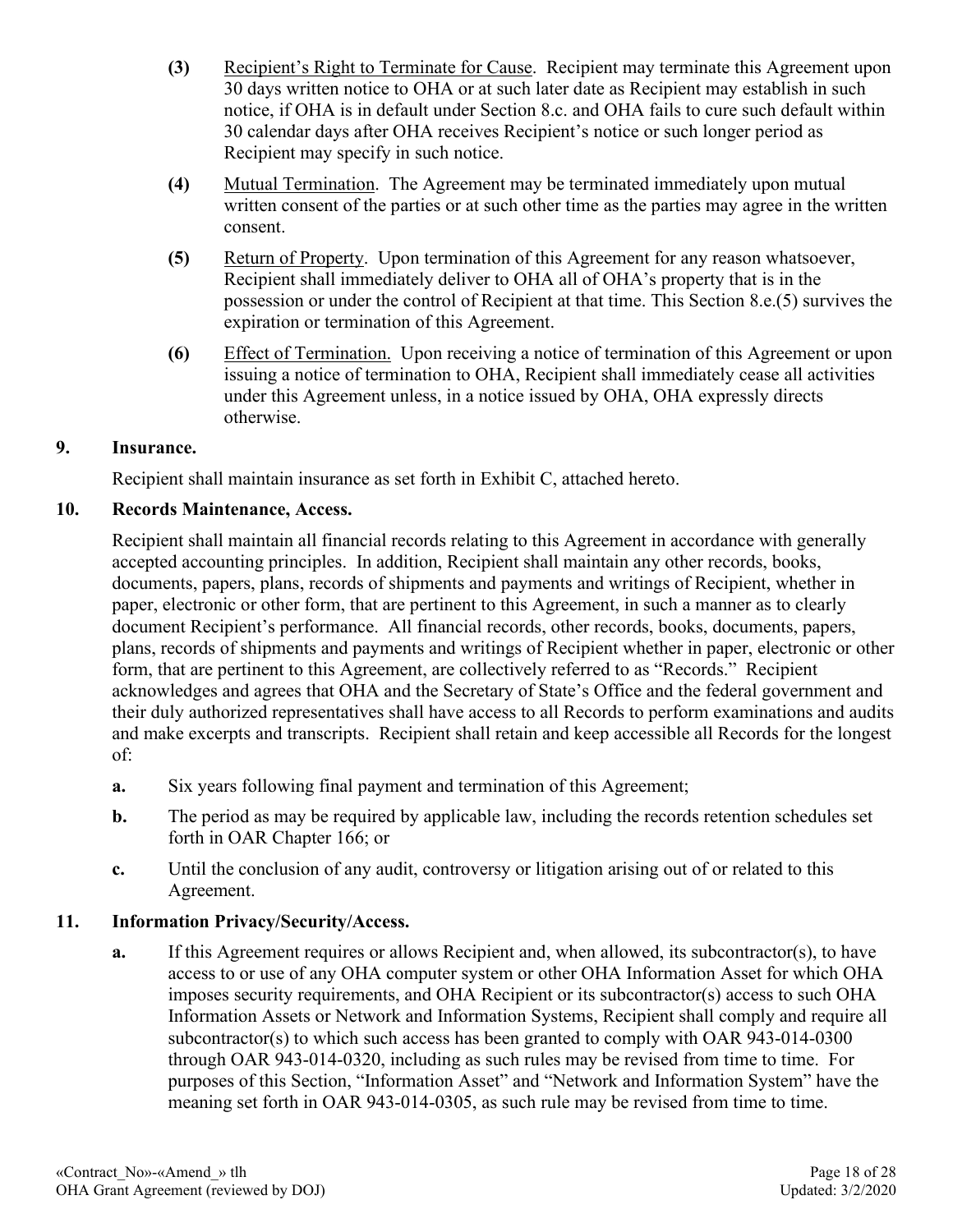**b.** If this Agreement requires or allows Recipient, and when allowed, its subcontractor(s), to have access to or use any information systems hosted by a third party in order to support the activities referenced in the Service Description, and OHA Recipient and any authorized subcontractor(s) access to such systems, Recipient shall comply and require all subcontractor(s) to which such access has been granted to comply with the provisions of OAR 943-014-0300 through OAR 943-014-0320 applicable to the client information in the third party system, including as such rules may be revised from time to time. Recipient will be responsible for its compliance and the compliance of its subcontractor(s) with any terms applicable to the system, which may be addressed in a separate agreement.

## **12. Assignment of Agreement, Successors in Interest.**

- **a.** Recipient shall not assign or transfer its interest in this Agreement without prior written consent of OHA. Any such assignment or transfer, if approved, is subject to such conditions and provisions required by OHA. No approval by OHA of any assignment or transfer of interest shall be deemed to create any obligation of OHA in addition to those set forth in this Agreement.
- **b.** The provisions of this Agreement shall be binding upon and inure to the benefit of the parties, their respective successors, and permitted assigns

#### **13. Resolution of Disputes.**

The parties shall attempt in good faith to resolve any dispute arising out of this Agreement. In addition, the parties may agree to utilize a jointly selected mediator or arbitrator (for non-binding arbitration) to resolve the dispute short of litigation. This Section shall survive expiration or termination of this Agreement.

### **14. Subcontracts.**

Recipient shall not enter into any subcontracts for any part of the program supported by this Agreement without OHA's prior written consent. In addition to any other provisions OHA may require, Recipient shall include in any permitted subcontract under this Agreement provisions to ensure that OHA will receive the benefit of subcontractor activity(ies) as if the subcontractor were the Recipient with respect to Sections 1, 2, 3, 5, 6, 7, 9, 10, 11, 12, 14, 15, and 16 of this Exhibit B. OHA's consent to any subcontract shall not relieve Recipient of any of its duties or obligations under this Agreement.

#### **15. No Third Party Beneficiaries.**

OHA and Recipient are the only parties to this Agreement and are the only parties entitled to enforce its terms. Nothing in this Agreement gives, is intended to give, or shall be construed to give or provide any benefit or right, whether directly, indirectly or otherwise, to third persons any greater than the rights and benefits enjoyed by the general public unless such third persons are individually identified by name herein and expressly described as intended beneficiaries of the terms of this Agreement. This Section shall survive expiration or termination of this Agreement.

#### **16. Severability.**

The parties agree that if any term or provision of this Agreement is declared by a court of competent jurisdiction to be illegal or in conflict with any law, the validity of the remaining terms and provisions shall not be affected, and the rights and obligations of the parties shall be construed and enforced as if the Agreement did not contain the particular term or provision held to be invalid. This Section shall survive expiration or termination of this Agreement.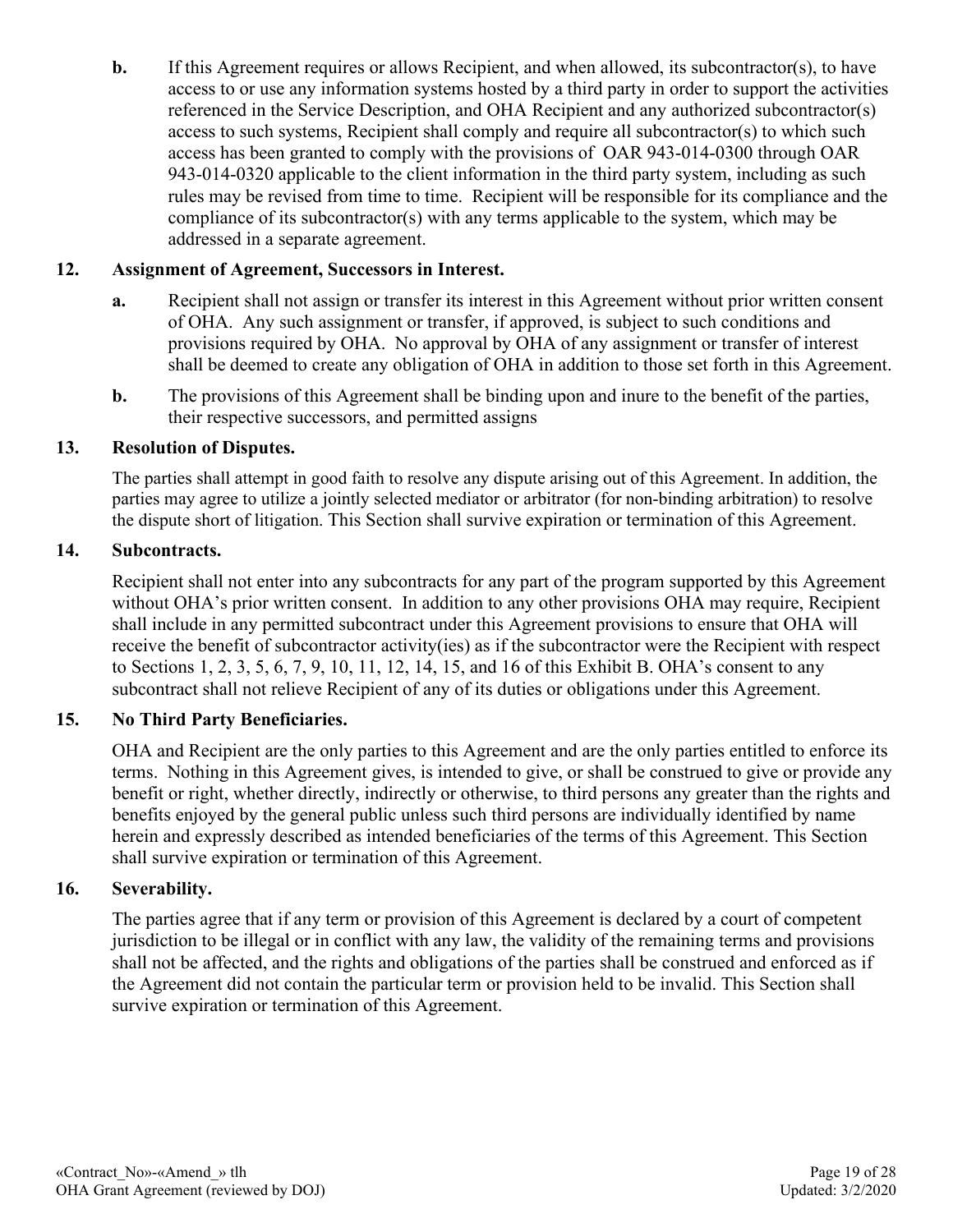# **17. Notice.**

Except as otherwise expressly provided in this Agreement, any communications between the parties hereto or notices to be given hereunder shall be given in writing by personal delivery, facsimile, e-mail, or mailing the same, postage prepaid to Recipient or OHA at the address or number set forth in this Agreement, or to such other addresses or numbers as either party may indicate pursuant to this Section. Any communication or notice so addressed and mailed by regular mail shall be deemed received and effective five days after the date of mailing. Any communication or notice delivered by e-mail shall be deemed received and effective five days after the date of e-mailing. Any communication or notice delivered by facsimile shall be deemed received and effective on the day the transmitting machine generates a receipt of the successful transmission, if transmission was during normal business hours of the Recipient, or on the next business day if transmission was outside normal business hours of the Recipient. Notwithstanding the foregoing, to be effective against the other party, any notice transmitted by facsimile must be confirmed by telephone notice to the other party. Any communication or notice given by personal delivery shall be deemed effective when actually delivered to the addressee.

**OHA:** Office of Contracts & Procurement 635 Capitol Street NE, Suite 350 Salem, OR 97301 Telephone: 503-945-5818 Fax: 503-378-4324

This Section shall survive expiration or termination of this Agreement.

# **18. Headings.**

The headings and captions to sections of this Agreement have been inserted for identification and reference purposes only and shall not be used to construe the meaning or to interpret this Agreement.

## **19. Amendments; Waiver; Consent.**

OHA may amend this Agreement to the extent provided herein, the solicitation document, if any from which this Agreement arose, and to the extent permitted by applicable statutes and administrative rules. No amendment, waiver, or other consent under this Agreement shall bind either party unless it is in writing and signed by both parties and when required, the Department of Justice. Such amendment, waiver, or consent shall be effective only in the specific instance and for the specific purpose given. The failure of either party to enforce any provision of this Agreement shall not constitute a waiver by that party of that or any other provision. This Section shall survive the expiration or termination of this Agreement.

#### **20. Merger Clause.**

This Agreement constitutes the entire agreement between the parties on the subject matter hereof. There are no understandings, agreements, or representations, oral or written, not specified herein, regarding this Agreement.

- **21. Super Circular Requirements**. 2 CFR Part 200, or the equivalent applicable provision adopted by the awarding federal agency in 2 CFR Subtitle B, including but not limited to the following:
	- **a. Property Standards**. 2 CFR 200.313, or the equivalent applicable provision adopted by the awarding federal agency in 2 CFR Subtitle B, which generally describes the required maintenance, documentation, and allowed disposition of equipment purchased with federal funds.
	- **b. Procurement Standards**. When procuring goods or services (including professional consulting services), applicable state procurement regulations found in the Oregon Public Contracting Code,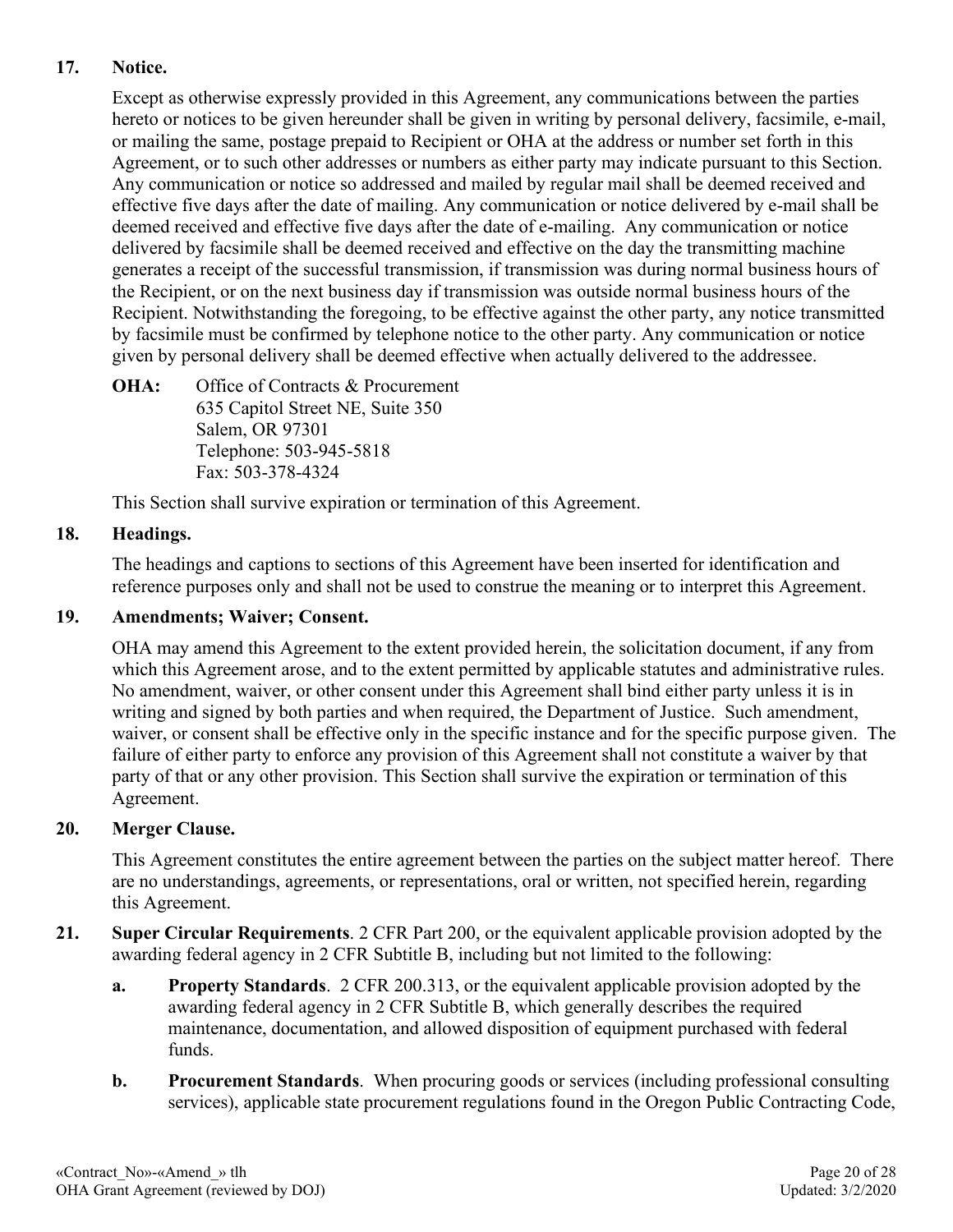ORS chapters 279A, 279B and 279C or 2 CFR §§ 200.318 through 200.326, or the equivalent applicable provision adopted by the awarding federal agency in 2 CFR Subtitle B, as applicable.

**c. Contract Provisions.** The contract provisions listed in 2 CFR Part 200, Appendix II, or the equivalent applicable provision adopted by the awarding federal agency in 2 CFR Subtitle B, that are hereby incorporated into this Exhibit, are, to the extent applicable, obligations of Recipient, and Recipient shall also include these contract provisions in its contracts with non-Federal entities.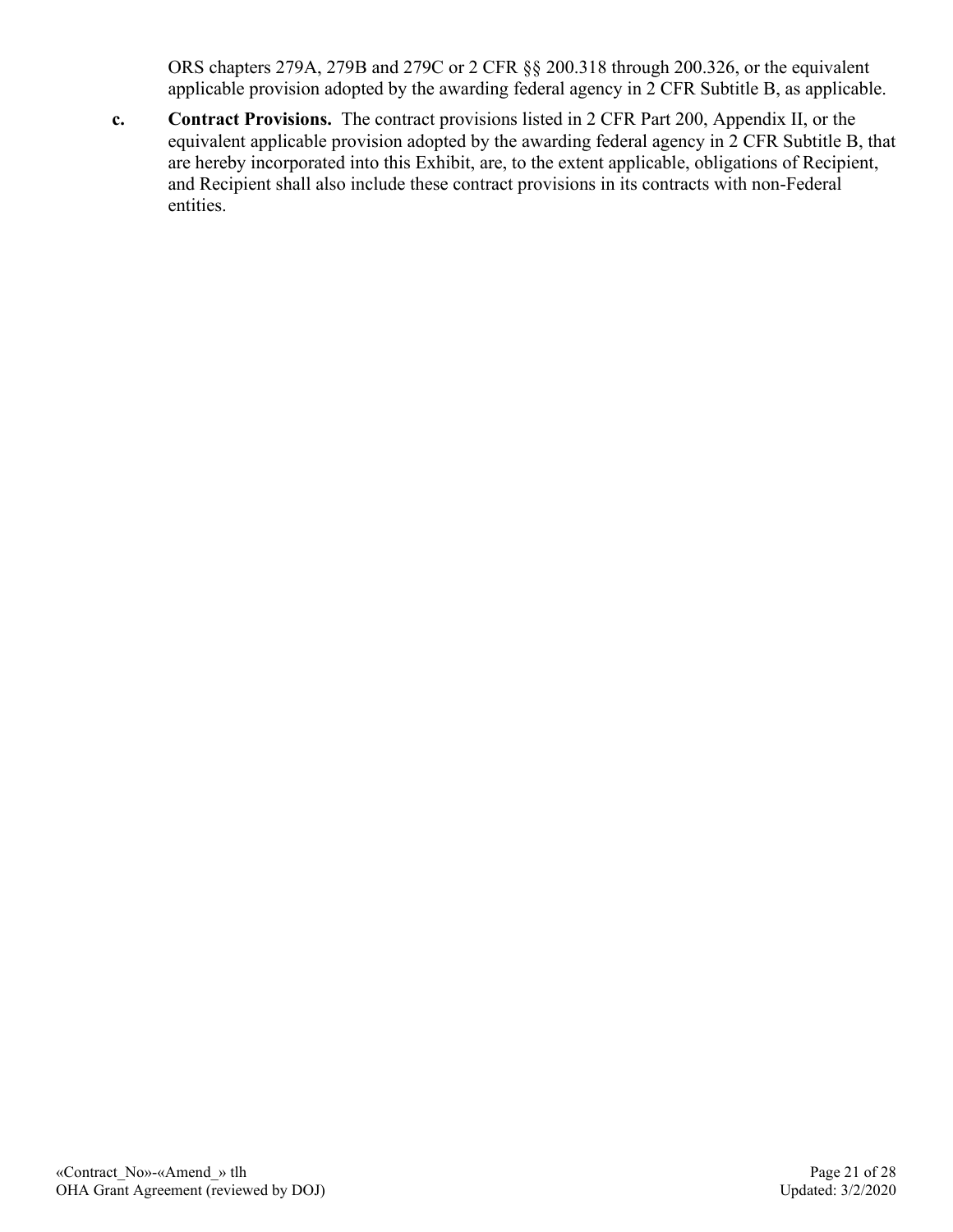# **EXHIBIT C Insurance Requirements**

Recipient shall obtain at Recipient's expense the insurance specified in this Exhibit C prior to performing under this Agreement and shall maintain it in full force and at its own expense throughout the duration of this Agreement, as required by any extended reporting period or tail coverage requirements, and all warranty periods that apply. Recipient shall obtain the following insurance from insurance companies or entities that are authorized to transact the business of insurance and issue coverage in the State of Oregon and that are acceptable to OHA. Coverage shall be primary and non-contributory with any other insurance and selfinsurance, with the exception of Professional Liability and Workers' Compensation. Recipient shall pay for all deductibles, self-insured retention and self-insurance, if any.

# **1. WORKERS' COMPENSATION & EMPLOYERS' LIABILITY**

All employers, including Recipient, that employ subject workers, as defined in ORS 656.027, shall comply with ORS 656.017 and provide workers' compensation insurance coverage for those workers, unless they meet the requirement for an exemption under ORS 656.126(2). Recipient shall require and ensure that each of its subcontractors complies with these requirements. If Recipient is a subject employer, as defined in ORS 656.023, Recipient shall also obtain employers' liability insurance coverage with limits not less than \$500,000 each accident. If Recipient is an employer subject to any other state's workers' compensation law, Contactor shall provide workers' compensation insurance coverage for its employees as required by applicable workers' compensation laws including employers' liability insurance coverage with limits not less than \$500,000 and shall require and ensure that each of its out-of-state subcontractors complies with these requirements.

# **2. COMMERCIAL GENERAL LIABILITY:**

# $\boxtimes$  Required  $\Box$  Not required

Commercial General Liability Insurance covering bodily injury and property damage in a form and with coverage that are satisfactory to the State. This insurance shall include personal and advertising injury liability, products and completed operations, contractual liability coverage for the indemnity provided under this Agreement, and have no limitation of coverage to designated premises, project or operation. Coverage shall be written on an occurrence basis in an amount of not less than \$1,000,000.00 per occurrence. Annual aggregate limit shall not be less than \$2,000,000.00.

# **3. AUTOMOBILE LIABILITY INSURANCE:**

# $\boxtimes$  Required  $\Box$  Not required

Automobile Liability Insurance covering Recipient's business use including coverage for all owned, non-owned, or hired vehicles with a combined single limit of not less than \$1,000,000.00 for bodily injury and property damage. This coverage may be written in combination with the Commercial General Liability Insurance (with separate limits for Commercial General Liability and Automobile Liability). Use of personal automobile liability insurance coverage may be acceptable if evidence that the policy includes a business use endorsement is provided.

# **4. ADDITIONAL INSURED:**

All liability insurance, except for Workers' Compensation, Professional Liability, and Network Security and Privacy Liability (if applicable), required under this Agreement must include an additional insured endorsement specifying the State of Oregon, its officers, employees and agents as Additional Insureds, including additional insured status with respect to liability arising out of ongoing operations and completed operations, but only with respect to Recipient's activities to be performed under this Agreement. Coverage shall be primary and non-contributory with any other insurance and selfinsurance. The Additional Insured endorsement with respect to liability arising out of your ongoing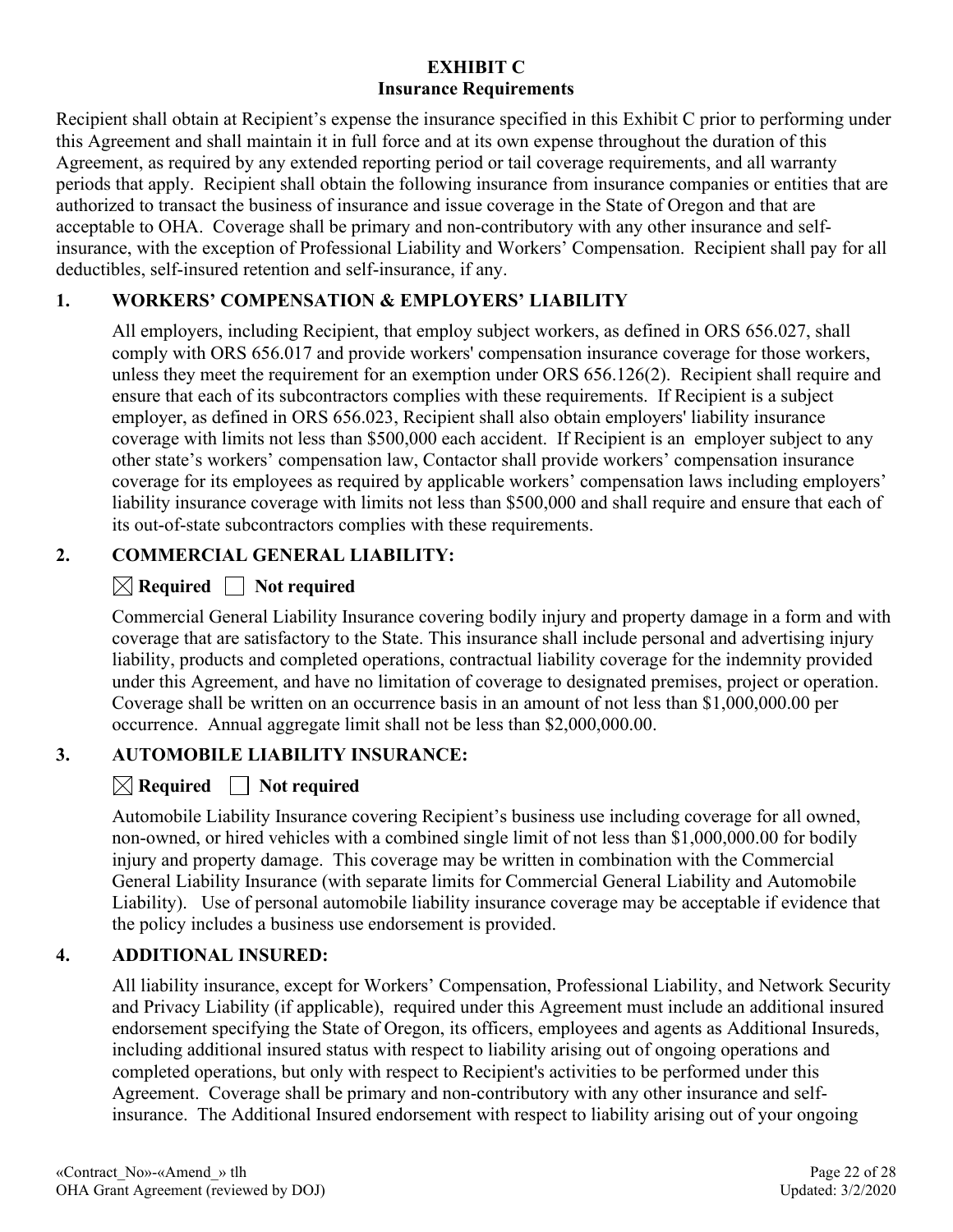operations must be on ISO Form CG 20 10 07 04 or equivalent and the Additional Insured endorsement with respect to completed operations must be on ISO form CG 20 37 07 04 or equivalent.

# **5. WAIVER OF SUBROGATION:**

Recipient shall waive rights of subrogation which Recipient or any insurer of Recipient may acquire against the OHA or State of Oregon by virtue of the payment of any loss. Recipient will obtain any endorsement that may be necessary to affect this waiver of subrogation, but this provision applies regardless of whether or not the OHA has received a waiver of subrogation endorsement from the Recipient or the Recipient's insurer(s).

# **6. TAIL COVERAGE:**

If any of the required insurance is on a claims made basis and does not include an extended reporting period of at least 24 months, Recipient shall maintain either tail coverage or continuous claims made liability coverage, provided the effective date of the continuous claims made coverage is on or before the effective date of this Agreement, for a minimum of 24 months following the later of (i) Recipient's completion and OHA's acceptance of all Services required under this Agreement, or, (ii) OHA or Recipient termination of this Agreement, or, iii) The expiration of all warranty periods provided under this Agreement.

# **7. CERTIFICATE(S) AND PROOF OF INSURANCE:**

Recipient shall provide to OHA Certificate(s) of Insurance for all required insurance before delivering any Goods and performing any Services required under this Agreement. The Certificate(s) shall list the State of Oregon, its officers, employees and agents as a Certificate holder and as an endorsed Additional Insured. The Certificate(s) shall also include all required endorsements or copies of the applicable policy language effecting coverage required by this Agreement. If excess/umbrella insurance is used to meet the minimum insurance requirement, the Certificate of Insurance must include a list of all policies that fall under the excess/umbrella insurance. As proof of insurance OHA has the right to request copies of insurance policies and endorsements relating to the insurance requirements in this Agreement.

#### **8. NOTICE OF CHANGE OR CANCELLATION:**

The Recipient or its insurer must provide at least 30 days' written notice to OHA before cancellation of, material change to, potential exhaustion of aggregate limits of, or non-renewal of the required insurance coverage(s).

#### **9. INSURANCE REQUIREMENT REVIEW:**

Recipient agrees to periodic review of insurance requirements by OHA under this Agreement and to provide updated requirements as mutually agreed upon by Recipient and OHA.

#### **10. STATE ACCEPTANCE:**

All insurance providers are subject to OHA acceptance. If requested by OHA, Recipient shall provide complete copies of insurance policies, endorsements, self-insurance documents and related insurance documents to OHA's representatives responsible for verification of the insurance coverages required under this Exhibit C.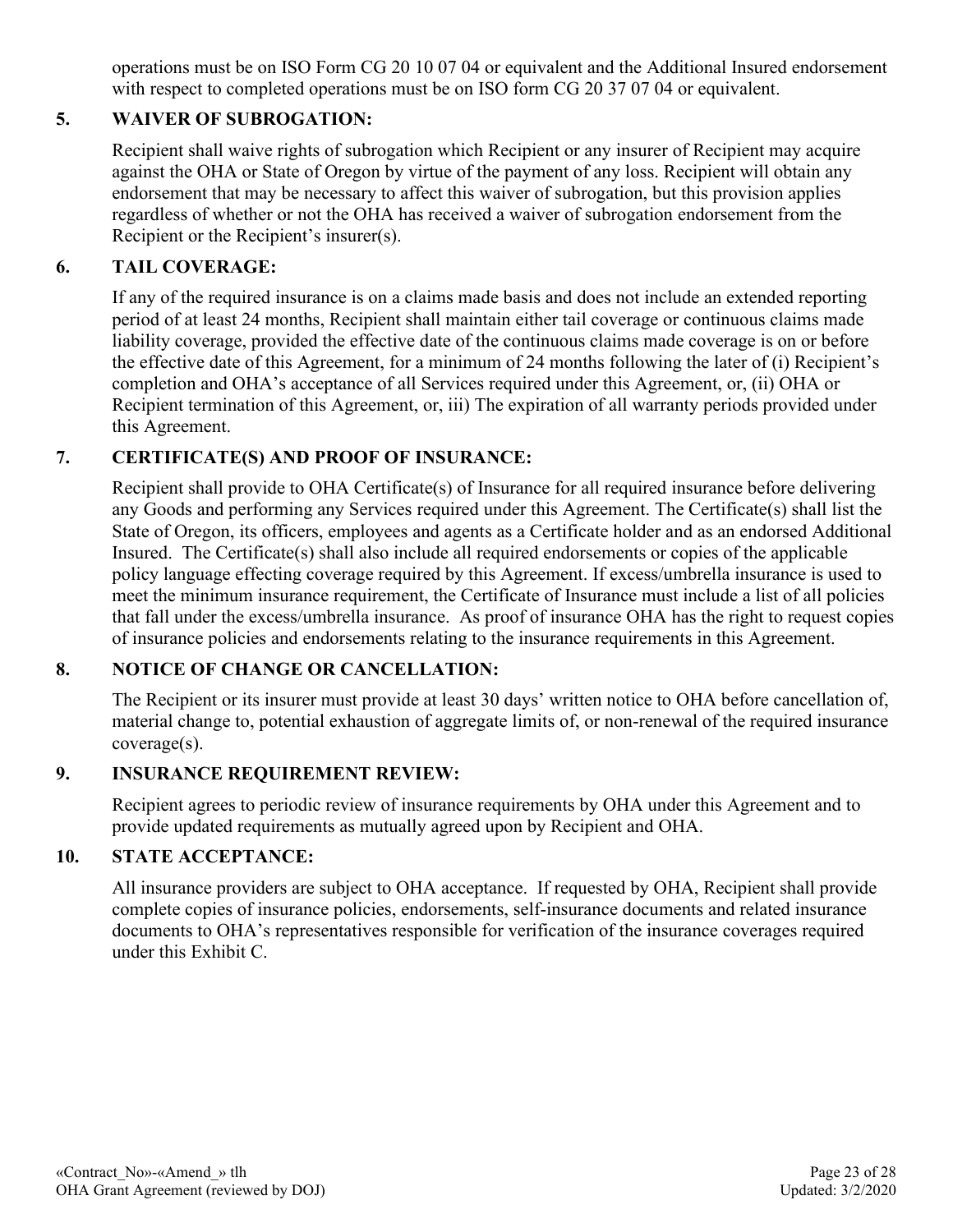#### **EXHIBIT D Federal Terms and Conditions**

**General Applicability and Compliance.** Unless exempt under 45 Part 87 for Faith-Based Organizations (Federal Register, July 16, 2004, Volume 69, #136), or other federal provisions, Recipient shall comply and, as indicated, cause all subcontractors to comply with the following federal requirements to the extent that they are applicable to this Agreement, to Recipient, or to the grant activities, or to any combination of the foregoing. For purposes of this Agreement, all references to federal and state laws are references to federal and state laws as they may be amended from time to time.

## **1. Miscellaneous Federal Provisions.**

Recipient shall comply and require all subcontractors to comply with all federal laws, regulations, and executive orders applicable to the Agreement or to the delivery of grant activities. Without limiting the generality of the foregoing, Recipient expressly agrees to comply and require all subcontractors to comply with the following laws, regulations and executive orders to the extent they are applicable to the Agreement: (a) Title VI and VII of the Civil Rights Act of 1964, as amended, (b) Sections 503 and 504 of the Rehabilitation Act of 1973, as amended, (c) the Americans with Disabilities Act of 1990, as amended, (d) Executive Order 11246, as amended, (e) the Health Insurance Portability and Accountability Act of 1996, as amended, (f) the Age Discrimination in Employment Act of 1967, as amended, and the Age Discrimination Act of 1975, as amended, (g) the Vietnam Era Veterans' Readjustment Assistance Act of 1974, as amended, (h) all regulations and administrative rules established pursuant to the foregoing laws, (i) all other applicable requirements of federal civil rights and rehabilitation statutes, rules and regulations, and (j) all federal laws requiring reporting of OHA Client abuse. These laws, regulations and executive orders are incorporated by reference herein to the extent that they are applicable to the Agreement and required by law to be so incorporated. No federal funds may be used to provide grant activities in violation of 42 U.S.C. 14402.

#### **2. Equal Employment Opportunity.**

If this Agreement, including amendments, is for more than \$10,000, then Recipient shall comply and require all subcontractors to comply with Executive Order 11246, entitled "Equal Employment Opportunity," as amended by Executive Order 11375, and as supplemented in Department of Labor regulations (41 CFR Part 60).

#### **3. Clean Air, Clean Water, EPA Regulations.**

If this Agreement, including amendments, exceeds \$100,000 then Recipient shall comply and require all subcontractors to comply with all applicable standards, orders, or requirements issued under Section 306 of the Clean Air Act (42 U.S.C. 7606), the Federal Water Pollution Control Act as amended (commonly known as the Clean Water Act) (33 U.S.C. 1251 to 1387), specifically including, but not limited to Section 508 (33 U.S.C. 1368), Executive Order 11738, and Environmental Protection Agency regulations (2 CFR Part 1532), which prohibit the use under non-exempt Federal contracts, grants or loans of facilities included on the EPA List of Violating Facilities. Violations shall be reported to OHA, United States Department of Health and Human Services and the appropriate Regional Office of the Environmental Protection Agency. Recipient shall include and require all subcontractors to include in all contracts with subcontractors receiving more than \$100,000, language requiring the subcontractor to comply with the federal laws identified in this Section.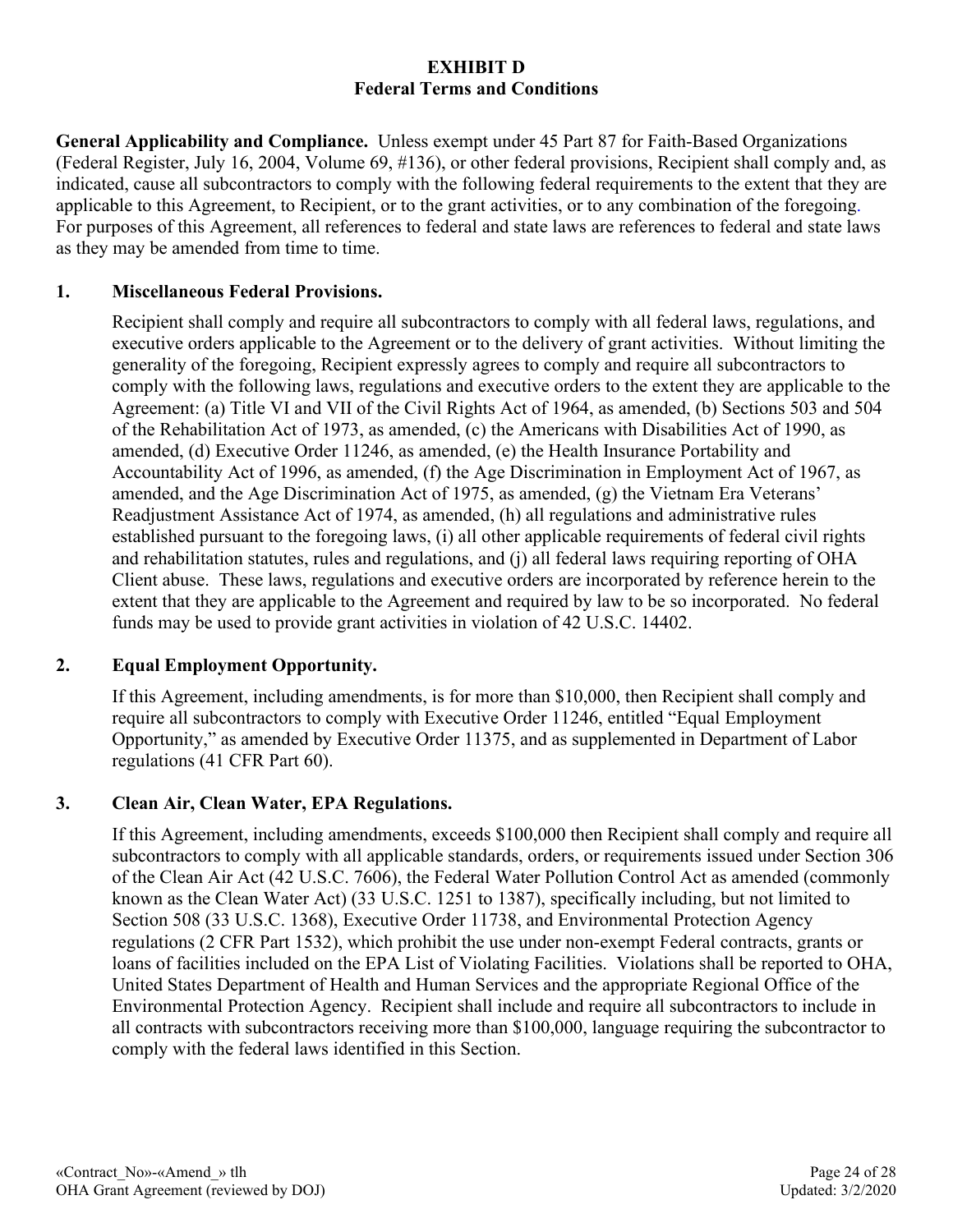# **4. Energy Efficiency.**

Recipient shall comply and require all subcontractors to comply with applicable mandatory standards and policies relating to energy efficiency that are contained in the Oregon energy conservation plan issued in compliance with the Energy Policy and Conservation Act 42 U.S.C. 6201 et. seq. (Pub. L. 94-163).

- **5. Truth in Lobbying.** By signing this Agreement, the Recipient certifies, to the best of the Recipient's knowledge and belief that:
	- a. No federal appropriated funds have been paid or will be paid, by or on behalf of Recipient, to any person for influencing or attempting to influence an officer or employee of an agency, a Member of Congress, an officer or employee of Congress, or an employee of a Member of Congress in connection with the awarding of any federal contract, the making of any federal grant, the making of any federal loan, the entering into of any cooperative agreement, and the extension, continuation, renewal, amendment or modification of any federal contract, grant, loan or cooperative agreement.
	- b. If any funds other than federal appropriated funds have been paid or will be paid to any person for influencing or attempting to influence an officer or employee of any agency, a Member of Congress, an officer or employee of Congress, or an employee of a Member of Congress in connection with this federal contract, grant, loan or cooperative agreement, the Recipient shall complete and submit Standard Form LLL, "Disclosure Form to Report Lobbying" in accordance with its instructions.
	- c. The Recipient shall require that the language of this certification be included in the award documents for all subawards at all tiers (including subcontracts, subgrants, and contracts under grants, loans, and cooperative agreements) and that all subrecipients and subcontractors shall certify and disclose accordingly.
	- d. This certification is a material representation of fact upon which reliance was placed when this Agreement was made or entered into. Submission of this certification is a prerequisite for making or entering into this Agreement imposed by 31 U.S.C. 1352. Any person who fails to file the required certification shall be subject to a civil penalty of not less than \$10,000 and not more than \$100,000 for each such failure.
	- e. No part of any federal funds paid to Recipient under this Agreement shall be used, other than for normal and recognized executive legislative relationships, for publicity or propaganda purposes, for the preparation, distribution, or use of any kit, pamphlet, booklet, publication, electronic communication, radio, television, or video presentation designed to support or defeat the enactment of legislation before the United States Congress or any State or local legislature itself, or designed to support or defeat any proposed or pending regulation, administrative action, or order issued by the executive branch of any State or local government itself.
	- f. No part of any federal funds paid to Recipient under this Agreement shall be used to pay the salary or expenses of any grant or contract recipient, or agent acting for such recipient, related to any activity designed to influence the enactment of legislation, appropriations, regulation, administrative action, or Executive order proposed or pending before the United States Congress or any State government, State legislature or local legislature or legislative body, other than for normal and recognized executive-legislative relationships or participation by an agency or officer of a State, local or tribal government in policymaking and administrative processes within the executive branch of that government.
	- g. The prohibitions in subsections (e) and (f) of this Section shall include any activity to advocate or promote any proposed, pending or future Federal, State or local tax increase, or any proposed,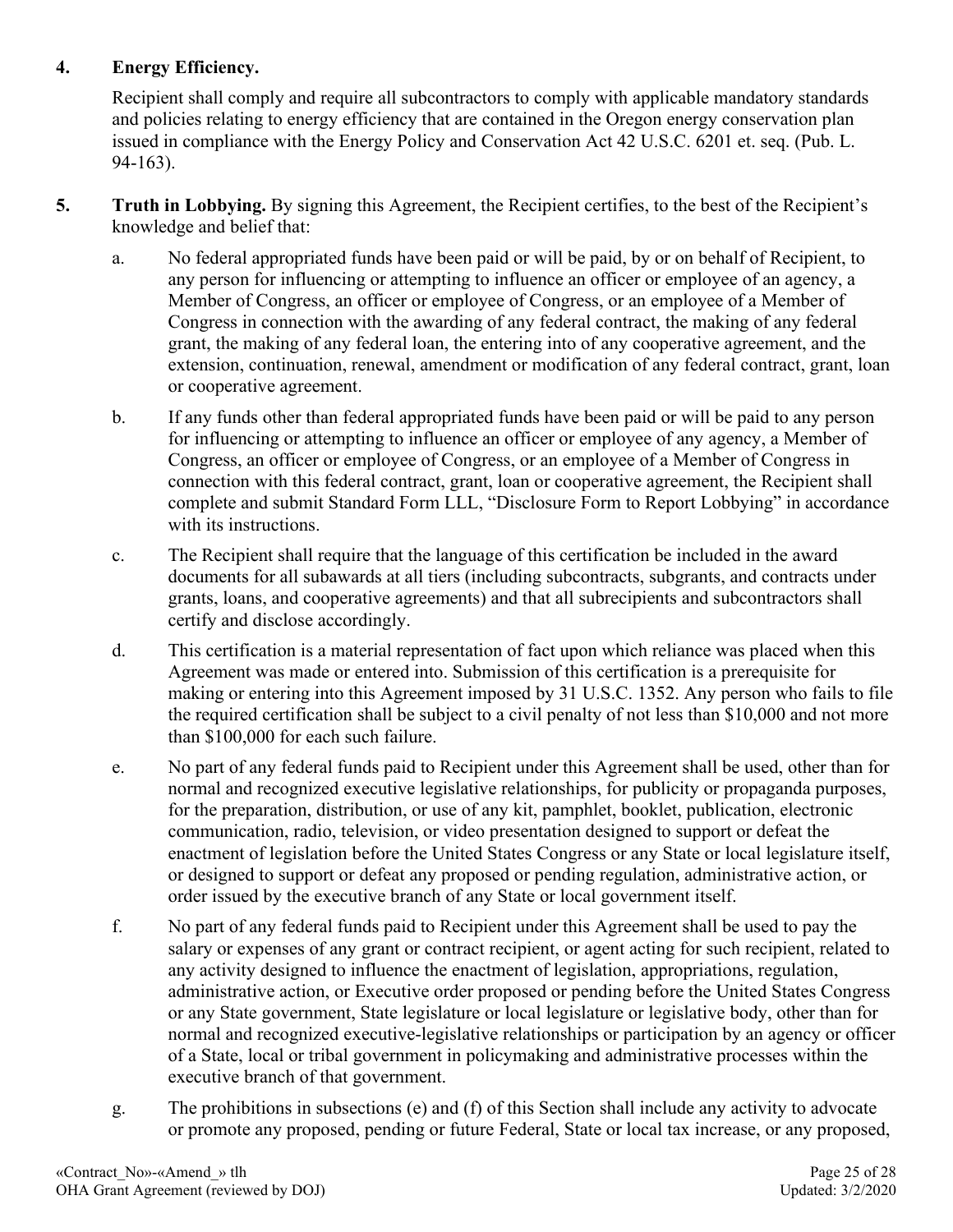pending, or future requirement or restriction an any legal consumer product, including its sale or marketing, including but not limited to the advocacy or promotion of gun control.

h. No part of any federal funds paid to Recipient under this Agreement may be used for any activity that promotes the legalization of any drug or other substance included in schedule I of the schedules of controlled substances established under section 202 of the Controlled Substances Act except for normal and recognized executive congressional communications. This limitation shall not apply when there is significant medical evidence of a therapeutic advantage to the use of such drug or other substance of that federally sponsored clinical trials are being conducted to determine therapeutic advantage.

## **6. Resource Conservation and Recovery.**

Recipient shall comply and require all subcontractors to comply with all mandatory standards and policies that relate to resource conservation and recovery pursuant to the Resource Conservation and Recovery Act (codified at 42 U.S.C. 6901 et. seq.). Section 6002 of that Act (codified at 42 U.S.C. 6962) requires that preference be given in procurement programs to the purchase of specific products containing recycled materials identified in guidelines developed by the Environmental Protection Agency. Current guidelines are set forth in 40 CFR Part 247.

## **7. Audits.**

- a. Recipient shall comply, and require all subcontractors to comply, with applicable audit requirements and responsibilities set forth in this Agreement and applicable state or federal law.
- b. If Recipient expends \$750,000 or more in federal funds (from all sources) in a federal fiscal year, Recipient shall have a single organization-wide audit conducted in accordance with the provisions of 2 CFR Subtitle B with guidance at 2 CFR Part 200. Copies of all audits must be submitted to OHA within 30 days of completion. If Recipient expends less than \$750,000 in a federal fiscal year, Recipient is exempt from Federal audit requirements for that year. Records must be available as provided in Exhibit B, "Records Maintenance, Access".

#### **8. Debarment and Suspension.**

Recipient shall not permit any person or entity to be a subcontractor if the person or entity is listed on the non-procurement portion of the General Service Administration's "List of Parties Excluded from Federal Procurement or Nonprocurement Programs" in accordance with Executive Orders No. 12549 and No. 12689, "Debarment and Suspension" (See 2 CFR Part 180). This list contains the names of parties debarred, suspended, or otherwise excluded by agencies, and contractors declared ineligible under statutory authority other than Executive Order No. 12549. Subcontractors with awards that exceed the simplified acquisition threshold shall provide the required certification regarding their exclusion status and that of their principals prior to award.

#### **9. Pro-Children Act.**

Recipient shall comply and require all subcontractors to comply with the Pro-Children Act of 1994 (codified at 20 U.S.C. 6081 et. seq.).

#### **10. Medicaid Services. Reserved**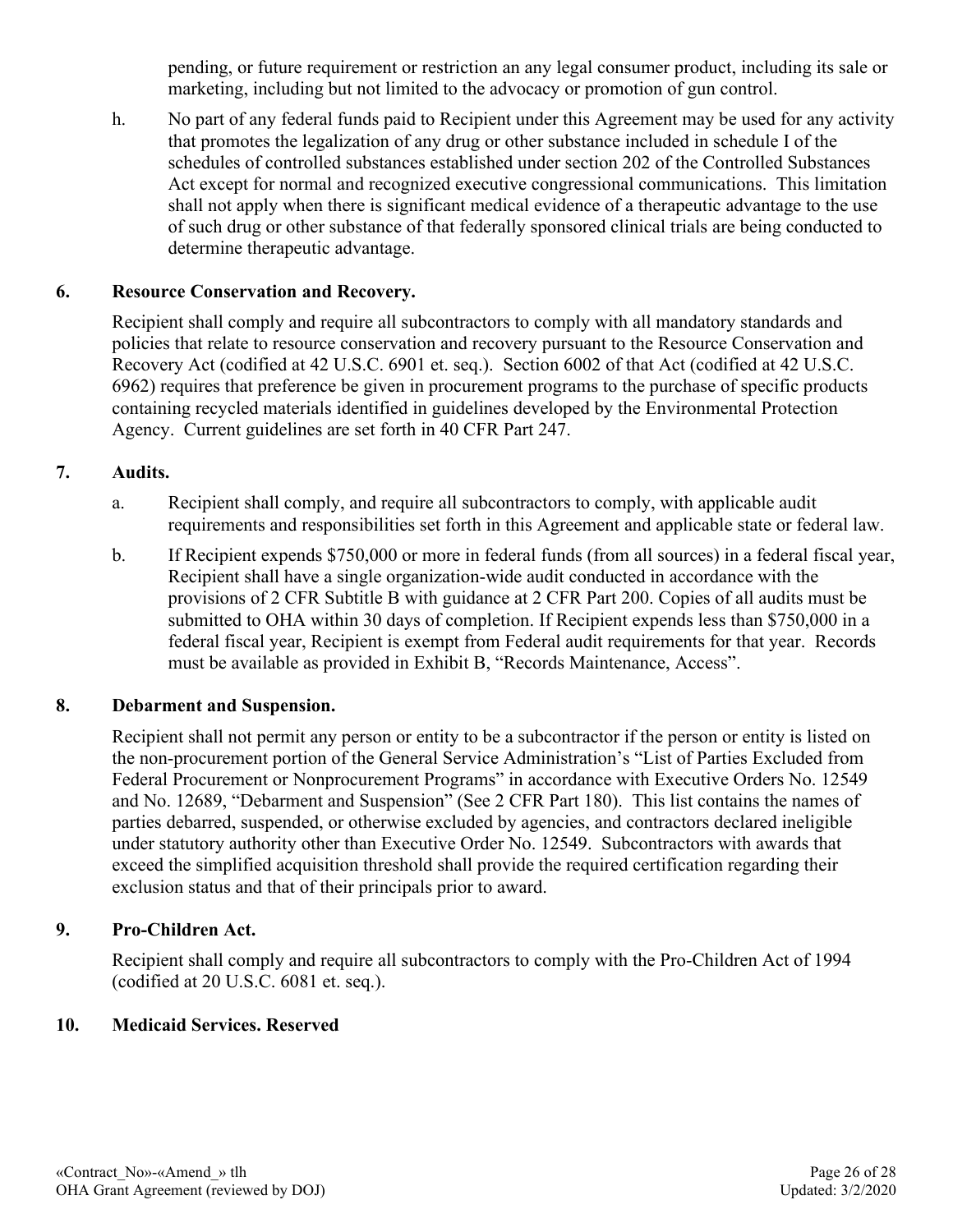### **11. Agency-based Voter Registration.**

If applicable, Recipient shall comply with the Agency-based Voter Registration sections of the National Voter Registration Act of 1993 that require voter registration opportunities be offered where an individual may apply for or receive an application for public assistance.

#### **12. Disclosure. Reserved**

## **13. Federal Intellectual Property Rights Notice.**

The federal funding agency, as the awarding agency of the funds used, at least in part, for the activities performed under this Agreement, may have certain rights as set forth in the federal requirements pertinent to these funds. For purposes of this subsection, the terms "grant" and "award" refer to funding issued by the federal funding agency to the State of Oregon. The Recipient agrees that it has been provided the following notice:

- a. The federal funding agency reserves a royalty-free, nonexclusive and irrevocable right to reproduce, publish, or otherwise use the work, and to authorize others to do so, for Federal Government purposes with respect to:
	- (1) The copyright in any work developed under a grant, subgrant or contract under a grant or subgrant; and
	- (2) Any rights of copyright to which a grantee, subgrantee or a contractor purchases ownership with grant support.
- b. The parties are subject to applicable federal regulations governing patents and inventions, including government-wide regulations issued by the Department of Commerce at 37 CFR Part 401, "Rights to Inventions Made by Nonprofit Organizations and Small Business Firms Under Government Grants, Contracts and Cooperative Agreements."
- c. The parties are subject to applicable requirements and regulations of the federal funding agency regarding rights in data first produced under a grant, subgrant or contract under a grant or subgrant.
- **14. Federal Whistleblower Protection.** Recipient shall comply, and ensure the compliance by subcontractors or subgrantees, with 41 U.S.C. 4712, Enhancement of contractor protection from reprisal for disclosure of certain information.